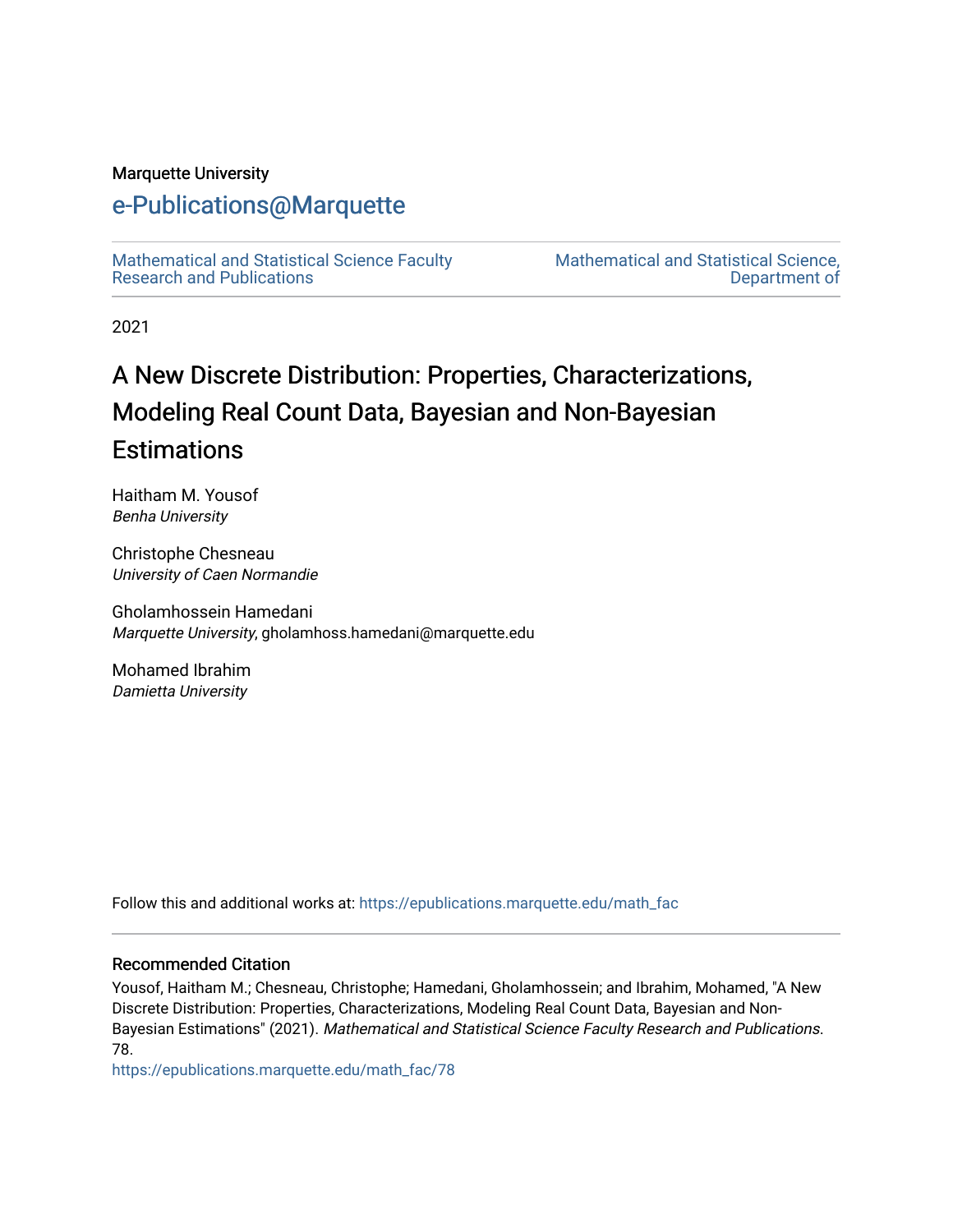## A NEW DISCRETE DISTRIBUTION: PROPERTIES, CHARACTERIZATIONS, MODELING REAL COUNT DATA, BAYESIAN AND NON-BAYESIAN ESTIMATIONS

Haitham Mosad Yousof Department of Statistics, Mathematics and Insurance, Benha University, Egypt Christophe Chesneau <sup>1</sup> LMNO, University of Caen Normandie, Caen 14032, France Gholamhossein Hamedani Department of Mathematical and Statistical Sciences, Marquette University, USA Mohamed Ibrahim Department of Applied, Mathematical and Actuarial Statistics, Faculty of Commerce, Damietta University, Damietta, Egypt

#### 1. INTRODUCTION

Discretization of existing continuous probability distributions has received wide attention in recent years. In this article, we define a new two–parameter discrete distribution which includes the discrete Burr-Hatke (DBH) distribution (see El-Morshedy *et al.*, 2020a). The new distribution, thus, can be considered as a new generalization of the Burr-Hatke distribution. In the statistical literature, many discrete versions of continuous distributions have been defined, studied and used in the modeling of count data, such as the poisson-Lindley (PLi) distribution (see Sankaran, 1970), discrete Weibull (DW) distribution (see Nakagawa and Osaki, 1975), discrete half-normal (DHN) distribution (see Kemp, 2008), discrete Rayleigh (DR) distribution (see Roy, 2004), discrete Pareto (DPa) distribution (see Krishna and Pundir, 2009), discrete inverse Weibull (DIW) distribution (see Jazi et al., 2010), generalized geometric (GGc) distribution (see Gomez-Déniz, 2010), discrete Lindley (DLi) distribution (see Gomez-Déniz and Caldern-Ojeda, 2011), two-parameter discrete generalized exponential (DGE-II) distribution (see Nekoukhou et al., 2013), discrete inverse Rayleigh (DR) distribution (see Hussain and Ahmad, 2014), discrete log-logistic (DLL) distribution (see Para and Jan, 2016a), discrete

<sup>1</sup> Corresponding Author. E-mail: christophe.chesneau@unicaen.fr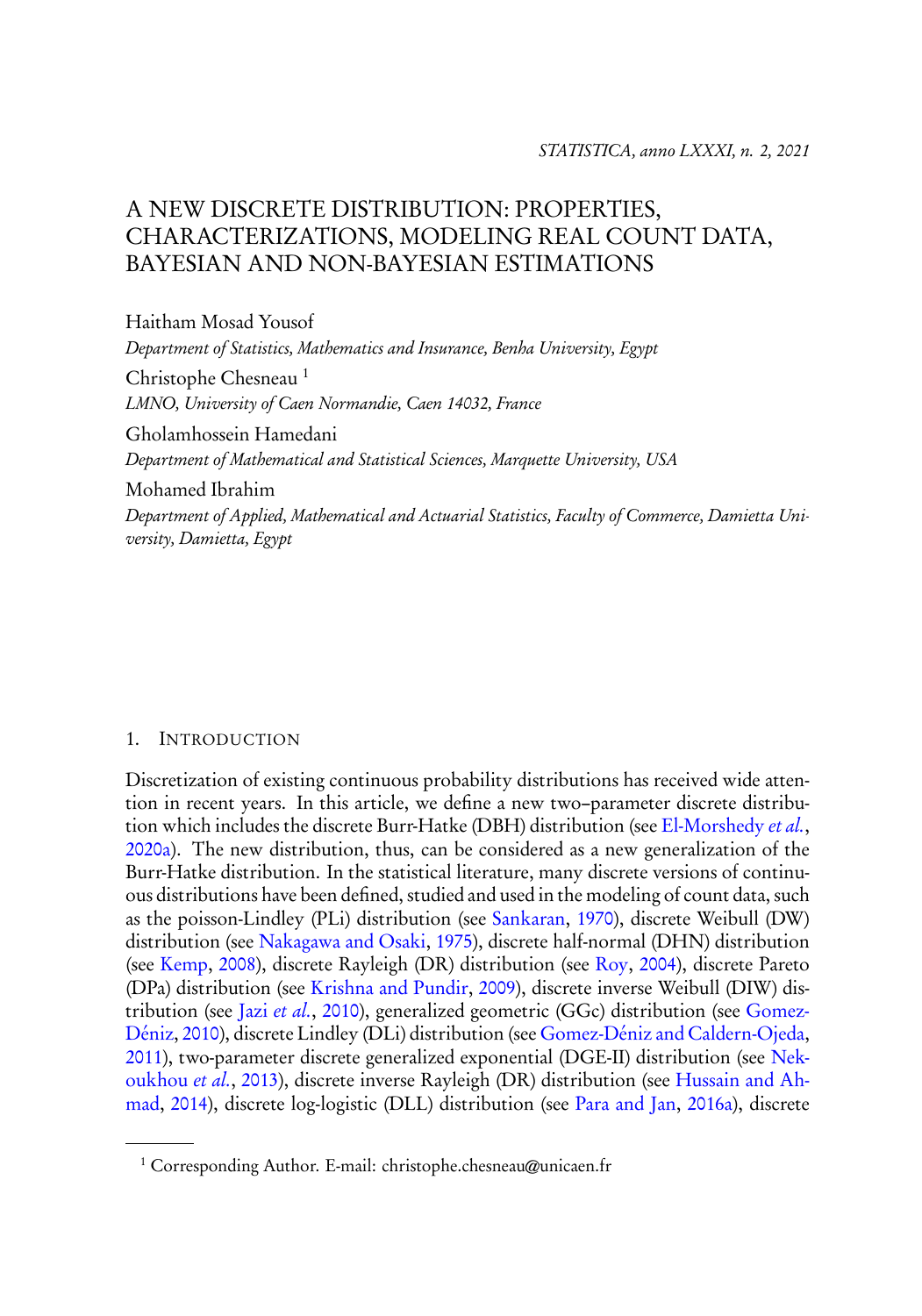Lomax (DLx) distribution (see Para and Jan, 2016b), discrete Burr type XII (DBXII) distribution (see Para and Jan, 2016b), two-parameter discrete Lindley (DLi-II) distribution (see Hussain et al., 2016), discrete linear failure rate (DLFR) distribution (see Kumar et al., 2017) and exponentiated discrete Lindley (EDLi) distribution (see El-Morshedy et al., 2020b). A discrete family of distributions based on the Rayleigh distribution, called the discrete Rayleigh-G (DRG) family, was recently introduced along with many new discrete sub-distributions, such as the DR Weibull (DRW), DR exponential (DRE), DR log-logistic (DRLL), DR Lomax (DRLx), DR Rayleigh (DRR), DR Burr XII (DR-BXII), DR Fréchet (DRF), DR inverse Rayleigh (DRIR), DR inverse exponential (DRIE), DR inverse Lomax (DR ILx), DR half-logistic (DRHL), DR Gumbel (DRGu), DR Lindley (DRLi), DR Nadarajah-Haghighi (DRNH), DR Gompertz (DRGz), DR Dagum (DRD), DR inverse flexible W (DRIFW), DR Burr X (DRBX) and DR inverse Gompertz (DRIGz) distributions (see Aboraya et al., 2020).

Recently, Yousof et al. (2018) defined and studied a new continuous family of distributions based on the Burr-Hatke (BH) distribution. A random variable (RV) Z is said to have the generalized Burr-Hatke (GBH) distribution if its cumulative distribution function (CDF) is given by

$$
F_{\alpha,\beta}(z) = P(Z \le z) = 1 - \frac{1}{z+1} \exp\left[ -(\alpha z)^{\beta} \right] |_{(z>0, \text{ and } \alpha,\beta>0)}.
$$
 (1)

For  $\beta = 1$ , the GBH distribution reduces to the one parameter BH distribution first introduced by Maniu and Voda (2008). Then, the CDF of the discrete generalized Burr-Hatke (DGBH) distribution can be expressed as

$$
\mathbf{F}_{\pi,\beta}(z) = 1 - \frac{\pi^{(z+1)^{\beta}}}{z+2} \quad |_{(0 < \pi < 1 \text{ and } z \in \mathbb{N})},
$$
 (2)

where  $\mathbb{N} = \{0, 1, 2, \ldots\}$ . For  $\beta = 1$ , the DGBH distribution reduces to the DBH distribution as introduced by El-Morshedy et al. (2020a). Moreover, the following first-order dominance holds: for  $\beta \geq 1$ , we have  $\mathbf{F}_{\pi,1}(z) \leq \mathbf{F}_{\pi,\beta}(z)$ , and the reverse inequality holds for *β <* 1. In this sense, the parameter *β* makes of the former DBH distribution more pliant. Further role of this parameter will be discussed later.

The corresponding reliability function (RF) due to Steutel and van Harn (2004) can be written as

$$
\mathbf{S}_{\pi,\beta}(z) = \overline{\mathbf{F}}_{\pi,\beta}(z) = \frac{\pi^{(z+1)^\beta}}{z+2} \quad |_{(0<\pi<1 \text{ and } z\in\mathbb{N})}.
$$

The probability mass function (PMF) of the DGBH distribution corresponding to (2) and (3) can be expressed as  $\mathscr{F}_{\pi,\beta}(0)=\mathrm{F}_{\pi,\beta}(0)=1-\pi/2,$  and

$$
\mathscr{F}_{\pi,\beta}(z) = \mathbf{S}_{\pi,\beta}(z-1) - \mathbf{S}_{\pi,\beta}(z) \quad |_{(0<\pi<1 \text{ and } z\in\mathbb{N}^*=\mathbb{N}/\{0\})}.
$$
 (4)

That is

$$
\mathscr{F}_{\pi,\beta}(z) = \frac{\pi^{z^{\beta}}}{z+1} - \frac{\pi^{(z+1)^{\beta}}}{z+2} \quad |_{(0<\pi<1 \text{ and } z\in\mathbb{N}^*)}.
$$
 (5)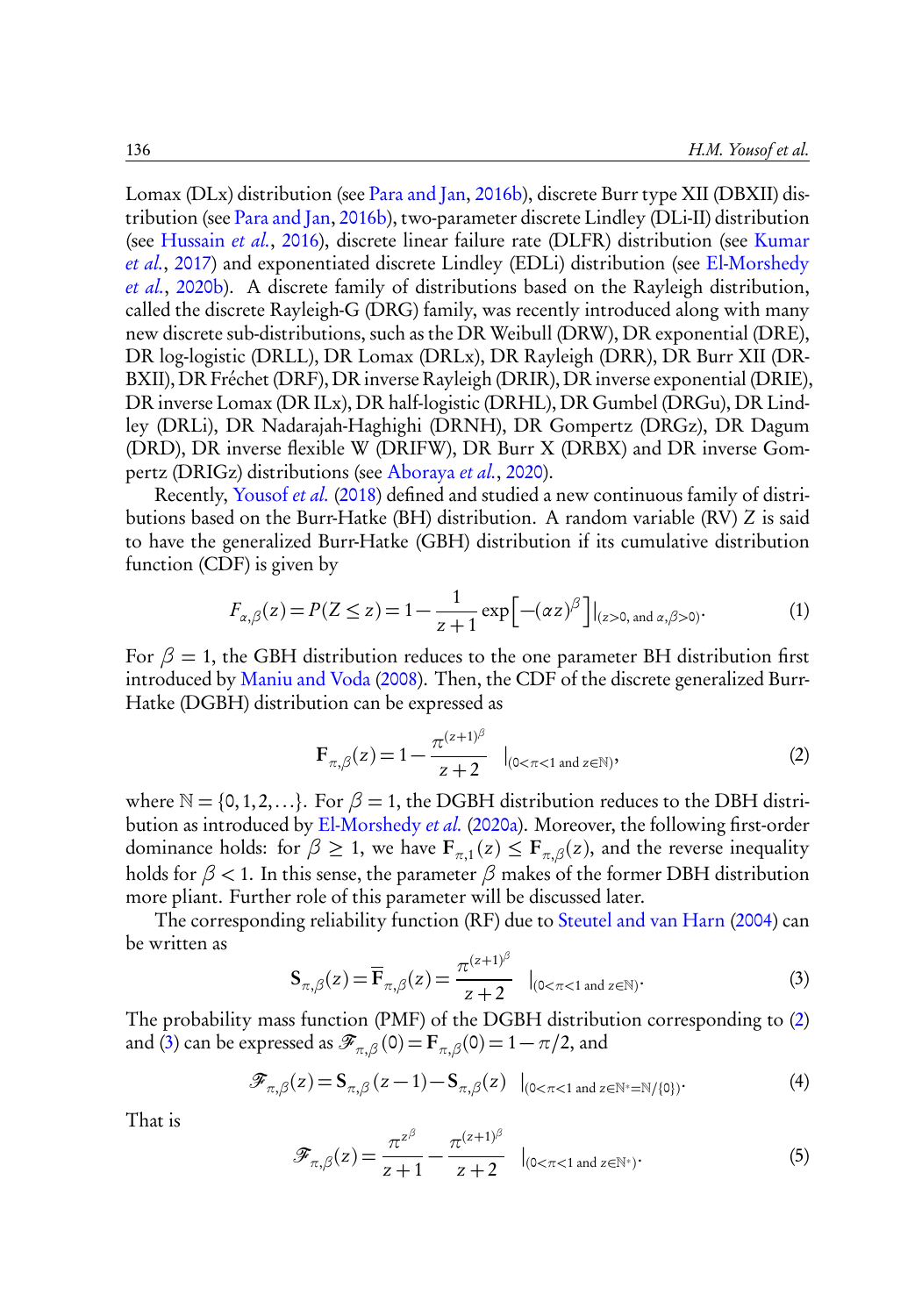After a graphical analysis, one can show that the sequence  $u_z = \mathscr{F}_{\pi,\beta}(z+1)/\mathscr{F}_{\pi,\beta}(z)$ can be increasing, decreasing or non-monotonic, depending on  $\pi$  and  $\beta$ , contrary to the DBH distribution corresponding to  $\beta = 1$  for which  $u_z$  is increasing, implying that the related PMF is always decreasing function in z. This illustrates the flexibility of the proposed two-parameter DGBH distribution and the importance of the parameter *β* in this regard. The hazard rate function (HRF) can be written as

$$
\mathcal{H}_{\pi,\beta}(z) = \frac{\mathcal{F}_{\pi,\beta}(z)}{\mathbf{S}_{\pi,\beta}(z-1)} = 1 - \frac{z+1}{z+2} \pi^{(z+1)\beta - z\beta} \quad |_{(0<\pi<1 \text{ and } z\in\mathbb{N})}.
$$

Now, let Z be a RV following the DGBH distribution. Then, the probability generating function (PGF) of Z is given by

$$
\pi(s) = \mathbb{E}(s^Z) = 1 + (s - 1) \sum_{z=1}^{\infty} s^{z-1} \frac{\pi^{z^{\beta}}}{z+1} \mid_{(0 < s < 1)}.
$$
\n<sup>(7)</sup>

The  $r$ -th ordinary moments of Z is given by

$$
\mathbb{E}(Z^r) = \sum_{z=1}^{\infty} \left[ z^r - (z-1)^r \right] \frac{\pi^{z^{\beta}}}{z+1}.
$$
 (8)

Therefore, the mean and variance of the DGBH distribution do not have analytical forms. We can, however, express them as the following series expansions:

$$
\mathbb{E}(Z) = \sum_{z=1}^{\infty} \frac{\pi^{z^{\beta}}}{z+1},\tag{9}
$$

and

$$
\mathbb{V}(Z) = \sum_{z=1}^{\infty} (2z - 1) \frac{\pi^{z^{\beta}}}{z+1} - \left(\sum_{z=1}^{\infty} \frac{\pi^{z^{\beta}}}{z+1}\right)^2.
$$
 (10)

Based on  $(9)$  and  $(10)$ , the index of dispersion is

$$
\mathbb{D}(Z) = \frac{1}{\mathbb{E}(Z)} \mathbb{V}(Z). \tag{11}
$$

Similarly, we can express the first four moments of Z, allowing us to define the following skewness and kurtosis measures:

$$
\mathbb{S}(Z) = \frac{\mathbb{E}(Z^3) - 3\mathbb{E}(Z)\mathbb{E}(Z^2) + 2[\mathbb{E}(Z)]^3}{[\mathbb{V}(Z)]^{3/2}}
$$
(12)

and

$$
\mathbb{K}(Z) = \frac{\mathbb{E}(Z^4) - 4\mathbb{E}(Z)\mathbb{E}(Z^2) + 6[\mathbb{E}(Z)]^2 \mathbb{E}(Z^2) - 3[\mathbb{E}(Z)]^4}{[\mathbb{V}(Z)]^2}.
$$
 (13)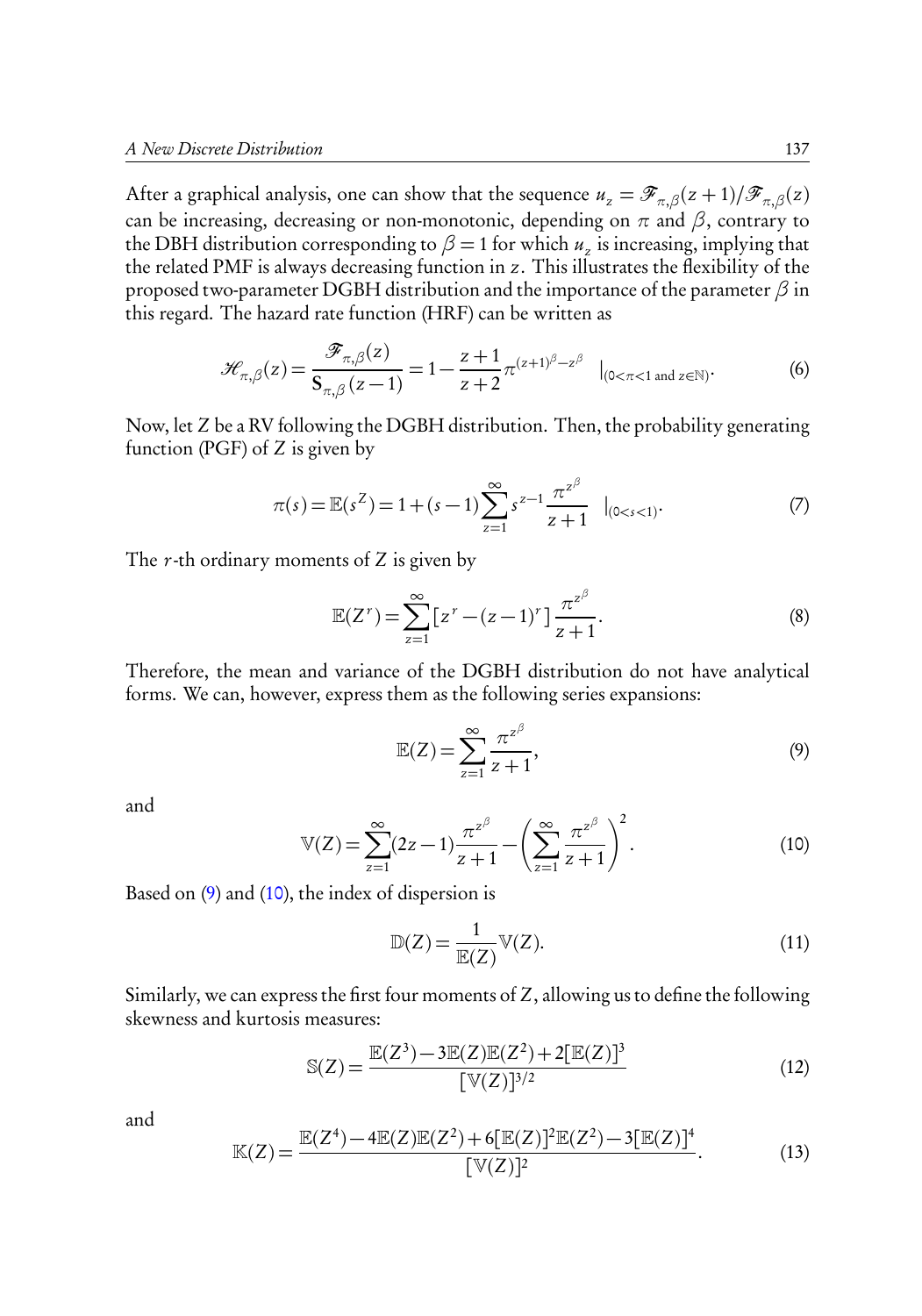All these measures can be determined numerically with the help of any mathematical software. Also, one can remark that  $\mathscr{F}_{0.9,4}(1) = 0.3882327 > e^{-1}$ , implying that the DGBH distribution is not infinitely divisible (see Steutel and van Harn, 2004,pp. 56).

Now, let us establish some general relations regarding the order statistics of the DGBH distribution. The CDF of the  $i^{th}$  order statistic from the DGBH distribution is given by

$$
\mathbf{F}_{\pi,\beta,i:n}(z) = \sum_{\mathbf{x}=i}^{n} {n \choose \mathbf{x}} \Big[ \mathbf{F}_{\pi,\beta}(z) \Big]^{\mathbf{x}} \Big[ \mathbf{S}_{\pi,\beta}(z) \Big]^{n-\mathbf{x}}.
$$
 (14)

Applying the binomial formula to  $\left[\mathbf{F}_{\pi,\beta}(z)\right]^{\chi} = \left[1 - \mathbf{S}_{\pi,\beta}(z)\right]^{\chi}$ , we have

$$
\mathbf{F}_{\pi,\beta,i:n}(z) = \sum_{x=i}^{n} \sum_{j=0}^{x} {n \choose x} {x \choose j} (-1)^j \left[ \mathbf{S}_{\pi,\beta}(z) \right]^{j+n-x}
$$
  
= 
$$
\sum_{x=i}^{n} \sum_{j=0}^{x} {n \choose x} {x \choose j} (-1)^j \frac{\pi^{(j+n-x)(z+1)^{\beta}}}{(z+2)^{j+n-x}}, \quad |_{(0 < \pi < 1 \text{ and } z \in \mathbb{N})}.
$$
 (15)

Also, the corresponding PMF is obtained as

$$
\mathcal{F}_{\pi,\beta,i:n}(z) = \mathbf{F}_{\pi,\beta,i:n}(z) - \mathbf{F}_{\pi,\beta,i:n}(z-1) \n= \sum_{x=i}^{n} \sum_{j=0}^{x} {n \choose x} {x \choose j} (-1)^j \left[ \frac{\pi^{(j+n-x)(z+1)^{\beta}}}{(z+2)^{j+n-x}} - \frac{\pi^{(j+n-x)z^{\beta}}}{(z+1)^{j+n-x}} \right], \quad |_{(0 < \pi < 1 \text{ and } z \in \mathbb{N})}.
$$
\n(16)

From this PMF, several measures and functions can be derived, as done for the former DGBH distribution.

#### 2. GRAPHICAL AND NUMERICAL ANALYSIS

In this Section, we analyze the effect of adding the new additional parameter *β* on the PMF, HRF, skewness and kurtosis measures. The superiority of the new DGBH distribution is illustrated as well. Figure 1 gives some plots of the PMF of the DGBH distribution. Figure 2 gives some plots of the HRF of the DGBH distribution. According to Figure 1, it can be seen that the shape of the PMF can be "right skewed" with different shapes, bimodal, and "uniform-PMF". Based on Figure 2, the HRF of the new model can be "monotonically decreasing", "upside down", "monotonically increasing", "upside down increasing", and "upside down-constant-increasing".

The shapes of the PMF and HRF of the DGBH model can also be described analytically but we must deal with some complicated equations from the mathematical point of view. In order to support this claim, if we focus on the mode nature of the DGBH distribtuion only, a mode z is determined by the following inequality: for any  $k \in \mathbb{N}$ ,  $\mathscr{F}_{\pi,\beta}(k) \leq \mathscr{F}_{\pi,\beta}(z)$ . When the mode differs from  $z = 0$ , the situation becomes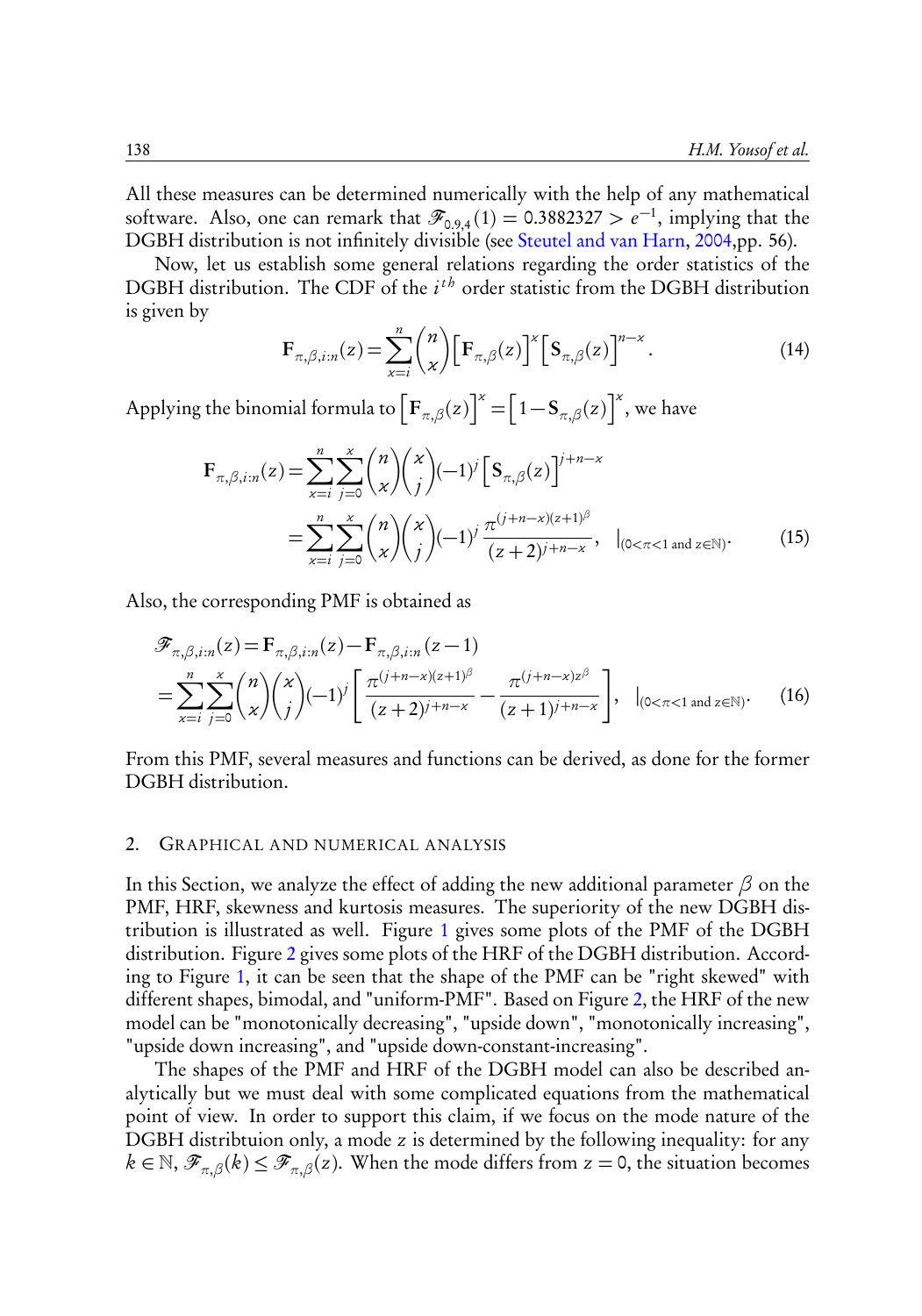

Figure 1 – The PMF plots of the DGBH distribution.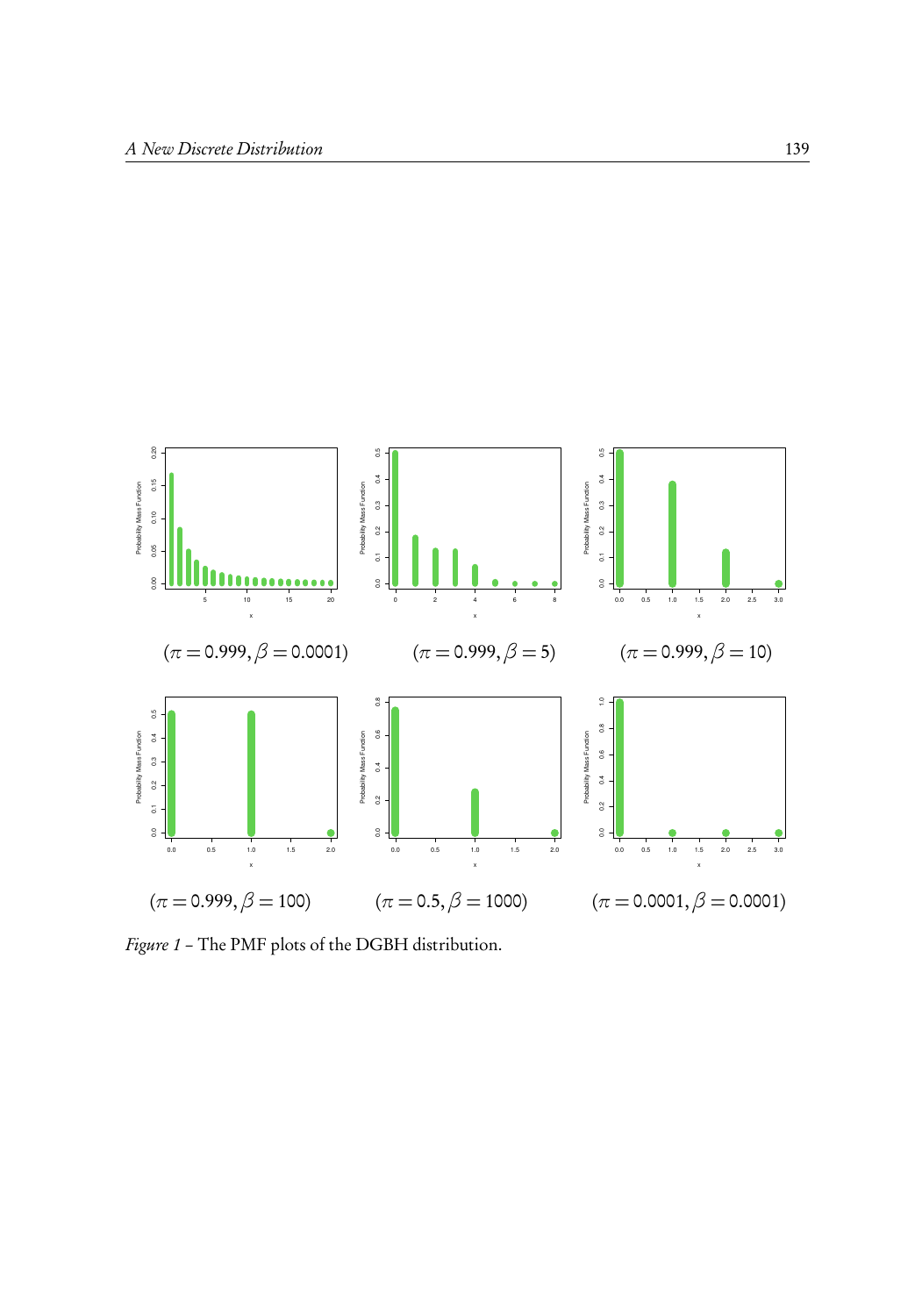

Figure 2 – The HRF plots of the DGBH distribution.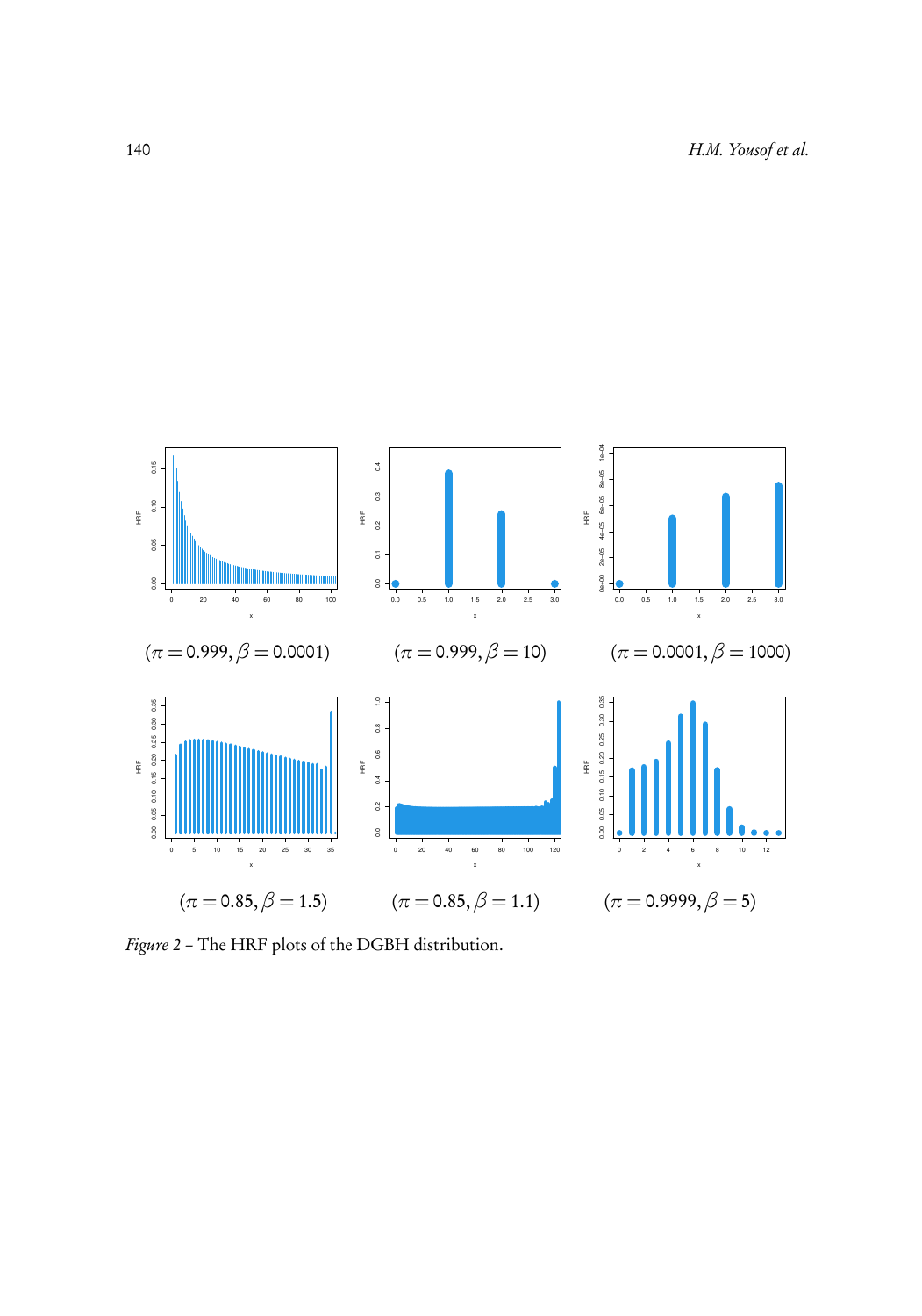inextricable, necessitating the solution of the following inequality:

$$
\frac{\pi^{k^{\beta}}}{k+1} - \frac{\pi^{(k+1)^{\beta}}}{k+2} \le \frac{\pi^{z^{\beta}}}{z+1} - \frac{\pi^{(z+1)^{\beta}}}{z+2},\tag{17}
$$

which depends on the conjoint actions of  $\pi$  and  $\beta$ . To the best of our knowledge, only the use of a computer algebra system is possible to determine the numerical value of such a z. This explains why we have proposed a graphical approach to demonstrate the complexity of the situations and the unimodal and bimodal natures of the DGBH distribution. So, for the shapes of the PMF and HRF, using most of computer algebra systems, we can examine the local maximums and minimums and inflexion points. Otherwise, we have to examine the new PMF and its corresponding HRF graphically as presented in Figures 1 and 2, respectively.

Table 1 gives some numerical results related to  $\mathbb{E}(Z)$ ,  $\mathbb{V}(Z)$ ,  $\mathbb{S}(Z)$ ,  $\mathbb{K}(Z)$  and  $\mathbb{D}(Z)$  of the DGBH and DBH distributions, respectively.

Based on the numerical results given in Tables 1 and 2, it is noted that the mean of the DGBH distribution increases as  $\pi$  increases. For comparison purposes, let us now put the distributional name "DGBH"or "DBH" in index of the corresponding measures  $\mathbb{S}(Z)$ ,  $\mathbb{K}(Z)$  and  $\mathbb{D}(Z)$ . The  $\mathbb{S}_{\text{DGBH}}(Z)$  is positive and can range in the interval (2.0  $\times$  $10^{-4}$ , 158220.3) whereas  $\mathcal{S}_{\text{DBH}}(Z)$  can only range in the interval (3.208, 106.612), the spread for its  $\mathbb{K}_{\text{DGBH}}(Z)$  ranges from 1 to  $\simeq \infty$ , whereas  $\mathbb{K}_{\text{DBH}}(Z)$  ranges from 17.95 to 20159.1. The  $\mathbb{D}_{\text{DGBH}}(Z) \in (0.5, 80680.57)$ . So,  $\mathbb{D}_{\text{DGBH}}(Z) \in (0.1)$  or  $\mathbb{D}_{\text{DGBH}}(Z) > 1$ . Thus, the new DGBH distribution could be useful in modeling "under-dispersed" or "over-dispersed" count data, whereas  $\mathbb{D}_{\rm DBH}(Z) \in (1.001, 2424.225)$ .

#### 3. CHARACTERIZATIONS OF THE DGBH DISTRIBUTION

The problem of characterizing a distribution is an important problem in applied sciences, where an investigator is vitally interested in knowing if their model follows the right distribution. To this end, the investigator relies on conditions under which their model would follow specifically the chosen distribution. In this Section, we present certain characterizations of the DGBH distribution. These characterizations are based on:  $(i)$  the conditional expectation of certain function of the random variable; and  $(ii)$  in terms of the HRF.

PROPOSITION 1. Let  $Z : \Omega \to \mathbb{N}$  be a RV. The PMF of Z is indicated as (5) if and only if

$$
\mathbb{E}\left\{\left[\frac{\pi^{Z^{\beta}}}{Z+1}+\frac{\pi^{(Z+1)^{\beta}}}{Z+2}\right]\middle| \{Z>x\}\right\} = \frac{\pi^{(x+1)^{\beta}}}{x+2}, \quad x \in \mathbb{N}.\tag{18}
$$

PROOF. If Z has the PMF given by (5), then, for any  $x \in \mathbb{N}$ , the left-hand side of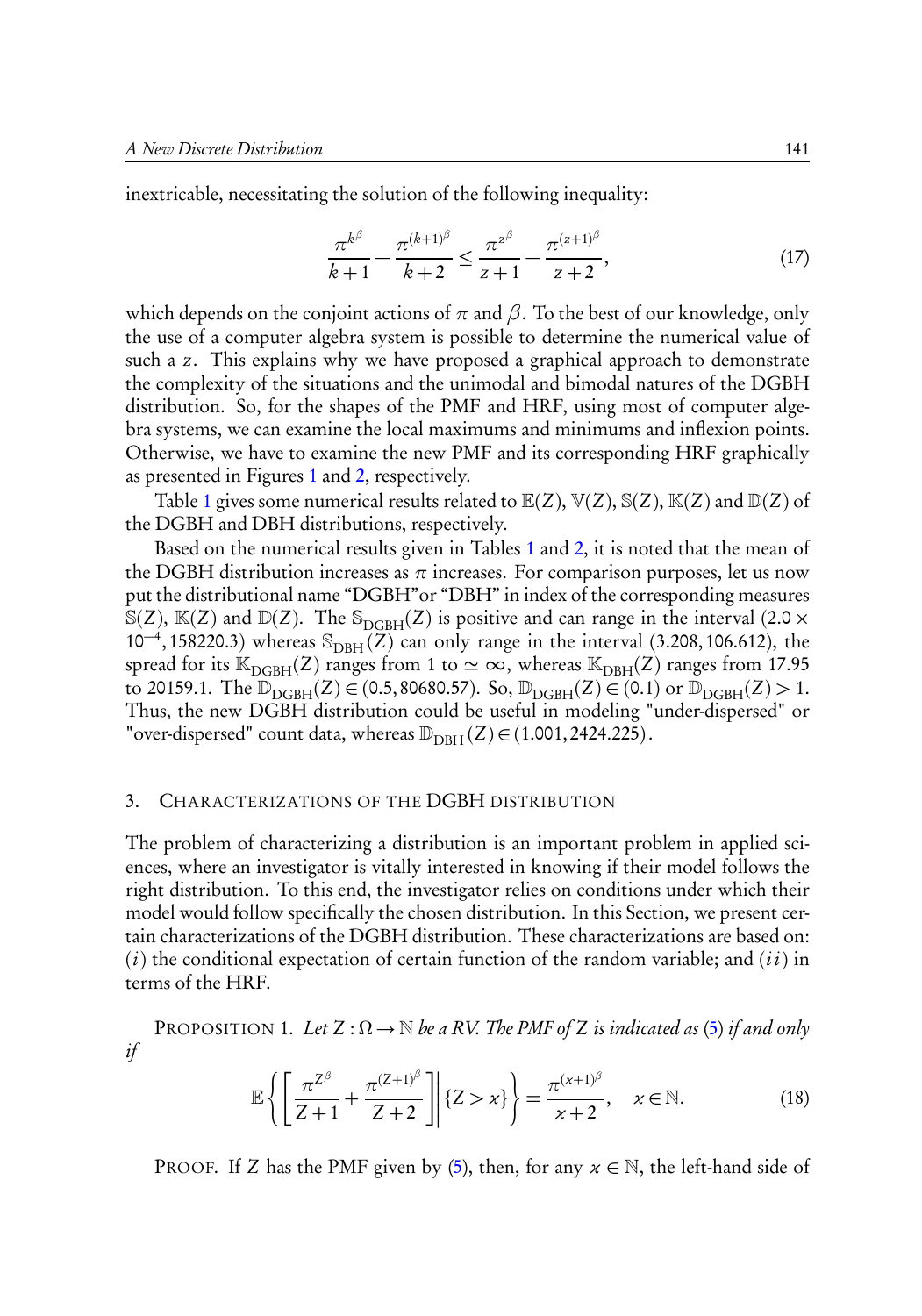| $\pi$            | β                  | E(Z)                  | $\mathbb{V}(Z)$ | $\mathbb{S}(Z)$    | K(Z)            | $\mathbb{D}(Z)$ |
|------------------|--------------------|-----------------------|-----------------|--------------------|-----------------|-----------------|
| $1\times10^{-5}$ | $1 \times 10^{-5}$ | $1.24 \times 10^{-4}$ | 9.9865          | 158220.3           | $\simeq \infty$ | 80639.88        |
| 0.001            |                    | 0.012                 | 999.146         | 15818.13           | $\simeq \infty$ | 80659.84        |
| 0.05             |                    | 0.620                 | 49980.01        | 2236.565           | 6669461         | 80675.96        |
| 0.10             |                    | 1.239                 | 99967.44        | 1581.443           | 3334511         | 80678.31        |
| 0.15             |                    | 1.859                 | 149957.2        | 1291.225           | 2222933         | 80679.42        |
| 0.25             |                    | 3.098                 | 249939.9        | 1000.166           | 1333715         | 80680.37        |
| 0.35             |                    | 4.337                 | 349924.4        | 845.293            | 952639.9        | 80680.57        |
| 0.55             |                    | 6.816                 | 549893.7        | 674.315            | 606223.1        | 80680.02        |
| 0.95             |                    | 11.773                | 949819.4        | 513.094            | 350982.6        | 80677.40        |
| 0.999            |                    | 12.391                | 999708.3        | 500.129            | 333468.8        | 80677.00        |
| 0.001            | 100                | $5 \times 10^{-4}$    | 0.00050         | 44.68781           | 1998.001        | 0.9995          |
| 0.25             |                    | 0.125                 | 0.109           | 2.268              | 6.143           | 0.875           |
| 0.50             |                    | 0.250                 | 0.188           | 1.155              | 2.333           | 0.750           |
| 0.75             |                    | 0.375                 | 0.234           | 0.516              | 1.267           | 0.625           |
| 0.95             |                    | 0.475                 | 0.249           | 0.100              | 1.010           | 0.525           |
| 0.9999           |                    | 0.450                 | 0.250           | $2 \times 10^{-4}$ | 1.000           | 0.500           |
| 0.1              | 20                 | 0.500                 | 0.048           | 4.129              | 18.053          | 0.950           |
| 0.15             | 50                 | 0.075                 | 0.069           | 3.227              | 11.414          | 0.925           |
| 0.25             | 200                | 0.125                 | 0.109           | 2.268              | 6.143           | 0.875           |
| 0.75             | 1000               | 0.375                 | 0.234           | 0.516              | 1.267           | 0.625           |
| 0.95             | 5000               | 0.475                 | 0.249           | 0.100              | 1.010           | 0.525           |
| 0.99             | 10000              | 0.495                 | 0.250           | 0.020              | 1.000           | 0.505           |
| 0.999            | 100000             | 0.499                 | 0.250           | 0.002              | 1.000           | 0.501           |

TABLE 1  $E(Z)$ ,  $V(Z)$ ,  $S(Z)$ ,  $K(Z)$  and  $D(Z)$  of the DGBH distribution.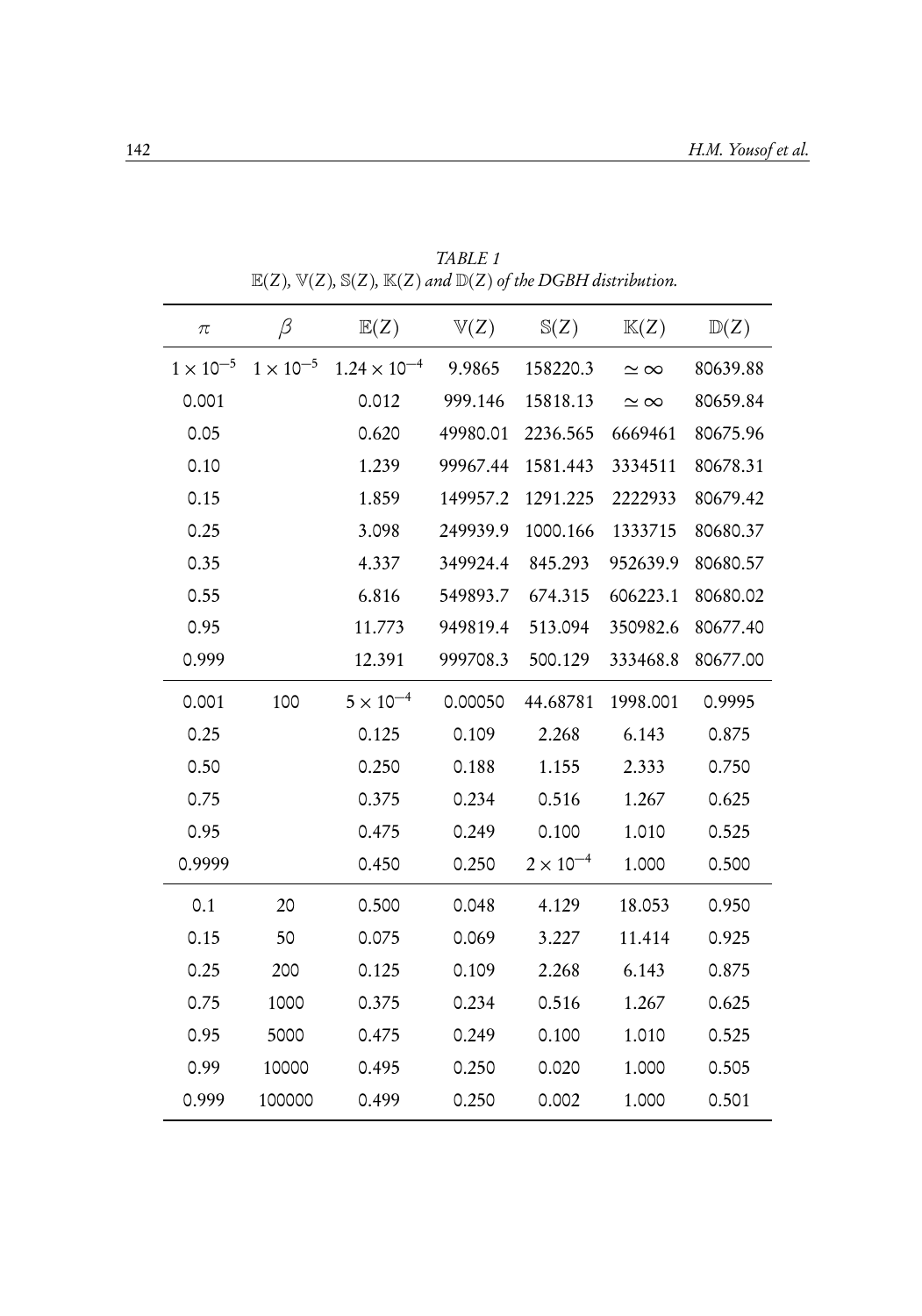|        |       |                 |                 | $\mathbb{E}(Z)$ , $\forall$ (Z), $\mathbb{E}(Z)$ , $\mathbb{E}(Z)$ and $\mathbb{E}(Z)$ of the DB11 distribution. |                 |
|--------|-------|-----------------|-----------------|------------------------------------------------------------------------------------------------------------------|-----------------|
| $\pi$  | E(Z)  | $\mathbb{V}(Z)$ | $\mathbb{S}(Z)$ | K(Z)                                                                                                             | $\mathbb{D}(Z)$ |
| 0.001  | 0.001 | 0.001           | 44.762          | 2010.005                                                                                                         | 1.001           |
| 0.10   | 0.054 | 0.059           | 4.899           | 30.525                                                                                                           | 1.092           |
| 0.15   | 0.083 | 0.096           | 4.186           | 24.158                                                                                                           | 1.145           |
| 0.25   | 0.151 | 0.192           | 3.552           | 19.519                                                                                                           | 1.272           |
| 0.35   | 0.231 | 0.331           | 3.297           | 18.098                                                                                                           | 1.435           |
| 0.45   | 0.329 | 0.543           | 3.208           | 17.948                                                                                                           | 1.652           |
| 0.55   | 0.452 | 0.885           | 3.227           | 18.668                                                                                                           | 1.958           |
| 0.65   | 0.615 | 1.491           | 3.351           | 20.361                                                                                                           | 2.423           |
| 0.75   | 0.848 | 2.735           | 3.618           | 23.715                                                                                                           | 3.224           |
| 0.85   | 1.232 | 6.120           | 4.192           | 31.398                                                                                                           | 4.968           |
| 0.95   | 2.153 | 26.903          | 6.144           | 65.712                                                                                                           | 12.493          |
| 0.999  | 5.915 | 1945.273        | 34.457          | 2089.719                                                                                                         | 328.890         |
| 0.9999 | 8.211 | 19905.94        | 106.612         | 20159.06                                                                                                         | 2424.225        |

TABLE 2  $\mathbb{E}(Z)$ ,  $\mathbb{V}(Z)$ ,  $\mathbb{S}(Z)$ ,  $\mathbb{K}(Z)$  and  $\mathbb{D}(Z)$  of the DRH distribution.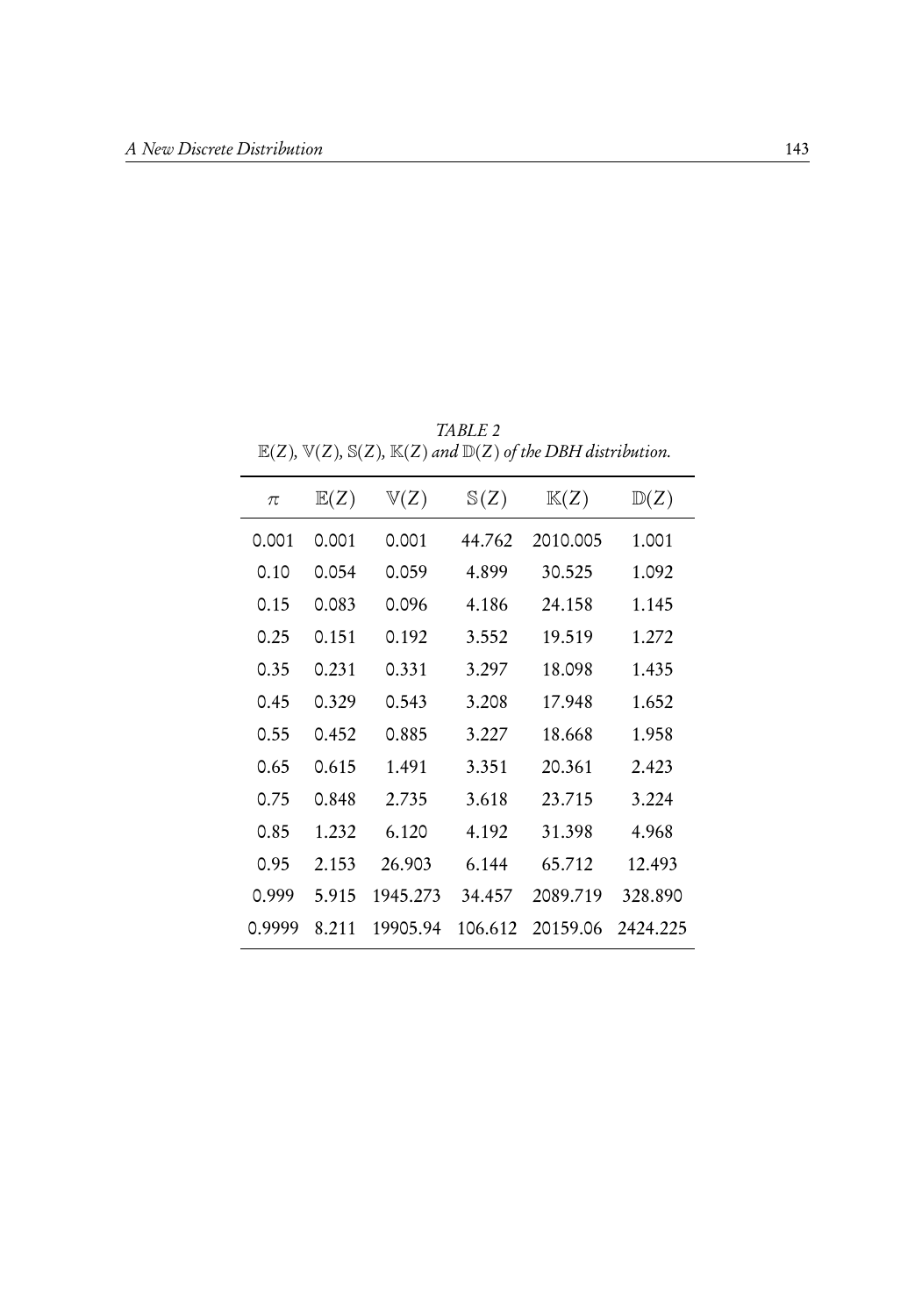$(18)$ , will be

$$
\[1 - \mathbf{F}_{\pi,\beta}(x)\]^{-1} \sum_{z=x+1}^{\infty} \left[ \left(\frac{\pi^{z^{\beta}}}{z+1}\right)^2 - \left(\frac{\pi^{(z+1)^{\beta}}}{z+2}\right)^2 \right] = \frac{x+2}{\pi^{(x+1)^{\beta}}} \left(\frac{\pi^{(x+1)^{\beta}}}{x+2}\right)^2
$$
\n
$$
= \frac{\pi^{(x+1)^{\beta}}}{x+2}.
$$
\n(19)

Conversely, if (18) holds, assuming that the distribution of Z is unknown but adopting the related notation for convenience, we get

$$
\sum_{z=x+1}^{\infty} \left\{ \left[ \frac{\pi^{z^{\beta}}}{z+1} + \frac{\pi^{(z+1)^{\beta}}}{z+2} \right] \mathcal{F}_{\pi,\beta}(z) \right\} = \left[ 1 - \mathbf{F}_{\pi,\beta}(x) \right] \frac{\pi^{(x+1)^{\beta}}}{x+2}
$$

$$
= \left[ 1 - \mathbf{F}_{\pi,\beta}(x+1) + \mathcal{F}_{\pi,\beta}(x+1) \right] \frac{\pi^{(x+1)^{\beta}}}{x+2}.
$$
(20)

From (20), we also have

$$
\sum_{z=x+2}^{\infty} \left\{ \left[ \frac{\pi^{z^{\beta}}}{z+1} + \frac{\pi^{(z+1)^{\beta}}}{z+2} \right] \mathcal{F}_{\pi,\beta}(z) \right\} = \left[ 1 - \mathbf{F}_{\pi,\beta}(x+1) \right] \frac{\pi^{(z+2)^{\beta}}}{x+3}.
$$
 (21)

Now, subtracting (21) from (20), we arrive at

$$
\left[\frac{\pi^{(x+1)^\beta}}{x+2} + \frac{\pi^{(z+2)^\beta}}{x+3}\right] \mathcal{F}_{\pi,\beta}(x+1)
$$
\n
$$
= \left[1 - \mathbf{F}_{\pi,\beta}(x+1)\right] \left[\frac{\pi^{(x+1)^\beta}}{x+2} - \frac{\pi^{(x+2)^\beta}}{x+3}\right] + \frac{\pi^{(x+1)^\beta}}{x+2} \mathcal{F}_{\pi,\beta}(x+1),\tag{22}
$$

implying that

$$
\left[\frac{\pi^{(z+2)^\beta}}{x+3}\right]\mathscr{F}_{\pi,\beta}(x+1) = \left[1 - \mathbf{F}_{\pi,\beta}(x+1)\right] \left[\frac{\pi^{(x+1)^\beta}}{x+2} - \frac{\pi^{(z+2)^\beta}}{x+3}\right] \tag{23}
$$

or

$$
\frac{\mathcal{F}_{\pi,\beta}(x+1)}{1-\mathbf{F}_{\pi,\beta}(x+1)} = \frac{\frac{\pi^{(x+1)^{\beta}}}{x+2} - \frac{\pi^{(x+2)^{\beta}}}{x+3}}{\frac{\pi^{(x+2)^{\beta}}}{x+3}} = \frac{(x+3)\pi^{(x+1)^{\beta}}}{(z+2)\pi^{(x+2)^{\beta}}} - 1, \tag{24}
$$

which is the HRF in (6), corresponding to the PMF in (5), taking at  $z = x + 1$ .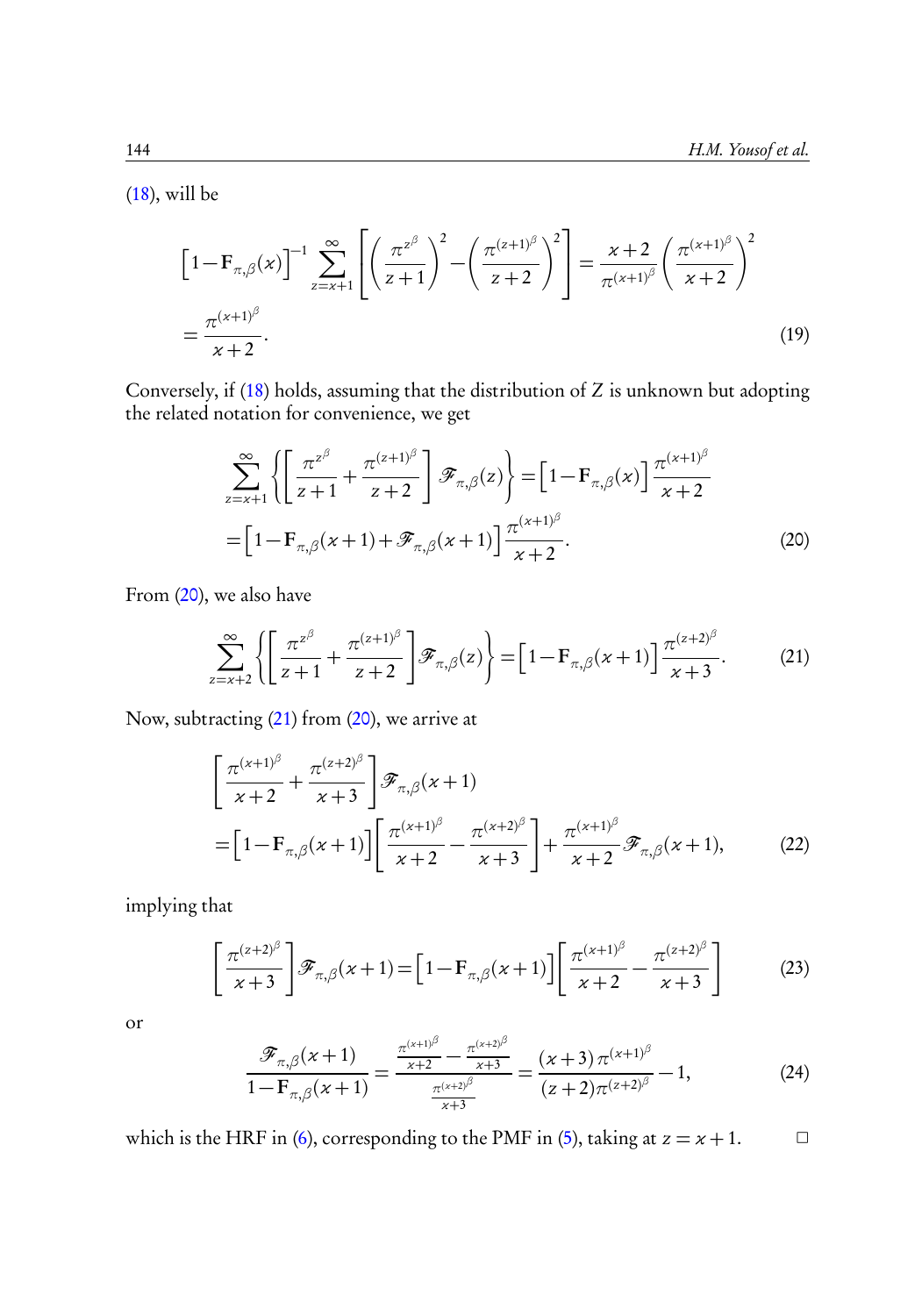PROPOSITION 2. Let  $Z : \Omega \to \mathbb{N}$  be a RV. The PMF of Z is (5) if and only if its HRF, say  $h_F(x)$ , satisfies the following difference equation

$$
b_F(x+1) - b_F(x) = \frac{(x+3)\pi^{(x+1)^{\beta}}}{(x+2)\pi^{(x+2)^{\beta}}} - \frac{(z+2)\pi^{x^{\beta}}}{(x+1)\pi^{(x+1)^{\beta}}}, \quad x \in \mathbb{N},
$$
 (25)

with the initial condition  $h_F(0) = 2/\pi - 1$ .

PROOF. Clearly, if Z has PMF specified in (5), then (25) holds. Now, if (25) holds, then

$$
\sum_{\alpha=0}^{z-1} \{b_F(x+1)-b_F(x)\} = \sum_{\alpha=0}^{z-1} \left\{ \frac{(x+3)\pi^{(x+1)^\beta}}{(x+2)\pi^{(z+2)^\beta}} - \frac{(x+2)\pi^{x^\beta}}{(x+1)\pi^{(x+1)^\beta}} \right\},
$$
 (26)

or

$$
b_F(z) - b_F(0) = \frac{2}{\pi} + \frac{(z+2)\pi^{z^{\beta}}}{(z+1)\pi^{(z+1)^{\beta}}},
$$
\n(27)

or, in view of the initial condition  $h_F(0) = 2/\pi - 1$ , we have

$$
b_F(z) = \frac{(z+2)\pi^{z^{\beta}}}{(z+1)\pi^{(z+1)^{\beta}}} - 1, \quad z \in \mathbb{N},
$$
 (28)

which is the HRF in  $(6)$ , corresponding to the PMF in  $(5)$ .

#### 4. ESTIMATION

In this Section, non-Bayesian and Bayesian estimation methods are considered. In the first sub-Section, we will consider maximum likelihood estimation (MLE) method, ordinary least squares estimation (OLSE) method and weighted least squares estimation (WLSE) method. In the second sub-Section, the Bayesian estimation method under the squared error loss function (SELF) is considered. All non-Bayesian estimation methods are discussed in the statistical literature with more details.

#### 4.1. Non-Bayesian estimation methods

#### 4.1.1. The MLE method

Let  $Z_1, Z_2, \ldots, Z_n$  be a random sample (RS) of size *n* from the DGBH distribution, and  $z_1, z_2, \ldots, z_n$  be observed values of them. The log-likelihood function is given by

$$
\ell = \ell(\pi, \beta) = \sum_{i=1}^{n} \ln \left[ \frac{\pi^{z_i^{\beta}}}{z_i + 1} - \frac{\pi^{(z_i + 1)^{\beta}}}{z_i + 2} \right] |_{(\pi \in (0, 1) \text{ and } z_i \in \mathbb{N})},
$$
(29)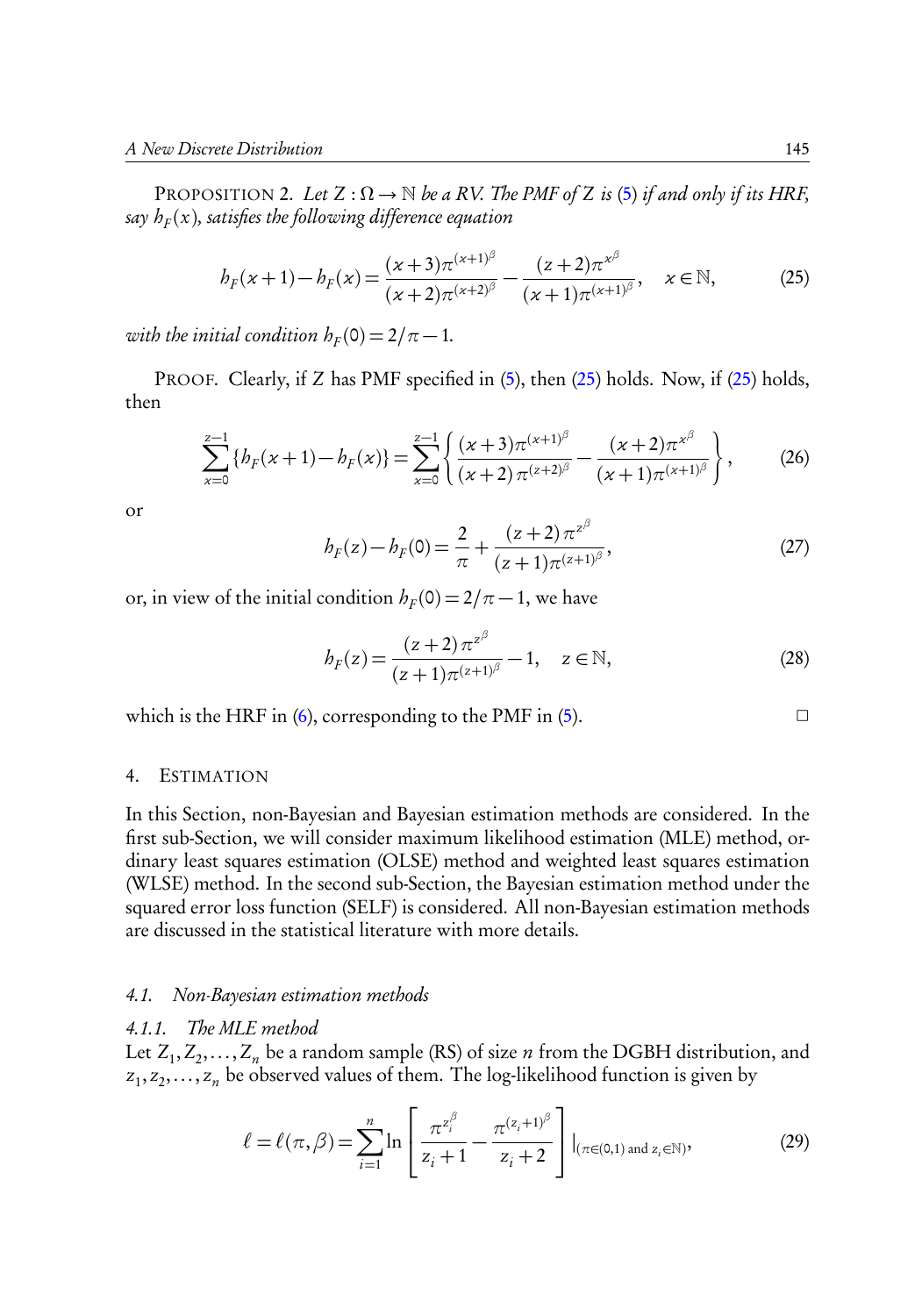which can be maximized either using statistical programs or by solving the nonlinear system obtained from  $\ell(\pi, \beta)$  by differentiation. The components of the score vector  $\dot{\mathbf{U}}(\pi,\beta)=(\partial\,\ell(\pi,\beta)/\partial\,\pi,\partial\,\ell(\pi,\beta)/\partial\,\beta)^\intercal$  are easily derived. Setting  $\partial\,\ell(\pi,\beta)/\partial\,\pi=0$  $\partial \ell(\pi, \beta)/\partial \beta = 0$  and solving them simultaneously yields the MLEs for the DGBH parameters. The Newton-Raphson algorithms are employed for the numerically solving in such cases.

As usual, under regularity conditions, the properties of consistency and asymptotic normality are satisfied. Especially, the asymptotic distribution behind the MLEs is mutlivariate normal, with mean (*π*,*β*) and covariance matrix derived to the inverse of the expected Fisher covariance matrix. This asymptotic distribution is useful to construct confidence intervals (CIs), confidence regions, and various kinds of likelihood test (see Casella and Berger, 1990).

Theoretically, the issue of identifiability is difficult to ensure. Ideally, to prove this property, we need to prove that, for any  $k\in\mathbb{N}$ , the equality  $\mathscr{F}_{\pi^*,\beta^*}(k)\!=\!\mathscr{F}_{\pi,\beta}(k)$  implies that  $\pi^* = \pi$  and  $\beta^* = \beta$ . This equality is clear for  $k = 0$ . However, for the other cases, the complexity of  $\mathscr{F}_{\pi^*,\beta^*}(k)$  is a significant barrier to demonstrating that in full rigor. Our practical investigations, however, have revealed no problem of this kind, but the rigorous proof remains a strong mathematical challenge.

#### 4.1.2. OLSE method

Let  $z_{1:n} \leq z_{2:n} \leq \ldots \leq z_{n:n}$  be the *n* ordered observed values. The OLSEs are obtained upon minimizing

$$
OLSE_{(\pi,\beta)} = \sum_{i=1}^{n} \Big[ F_{\pi,\beta}(z_{i:n}) - \zeta_{(i,n)}^{(1)} \Big]^{2} = \sum_{i=1}^{n} \Bigg[ 1 - \frac{\pi^{(z_{i:n}+1)^{\beta}}}{z_{i:n}+2} - \zeta_{(i,n)}^{(1)} \Bigg]^{2},
$$
(30)

with respect to  $\pi$  and  $\beta$ , where  $\zeta_{(i)}^{(1)}$  $\sum_{(i,n)}^{(1)}=i/(n+1)$ . In an equivalent manner, the OLSEs are obtained via solving the following non-linear equations

$$
0 = \sum_{i=1}^{n} \left[ 1 - \frac{\pi^{(z_{i:n}+1)^{\beta}}}{z_{i:n}+2} - \zeta^{(1)}_{(i,n)} \right] v_{(\pi)}(z_{i:n}; \pi, \beta), \tag{31}
$$

and

$$
0 = \sum_{i=1}^{n} \left[ 1 - \frac{\pi^{(z_{i:n}+1)^{\beta}}}{z_{i:n}+2} - \zeta^{(1)}_{(i,n)} \right] v_{(\beta)}(z_{i:n}; \pi, \beta), \tag{32}
$$

where

$$
\nu_{(\pi)}(z;\pi,\beta) = -\frac{(z+1)^{\beta}}{z+2} \pi^{(z+1)^{\beta}-1}
$$
\n(33)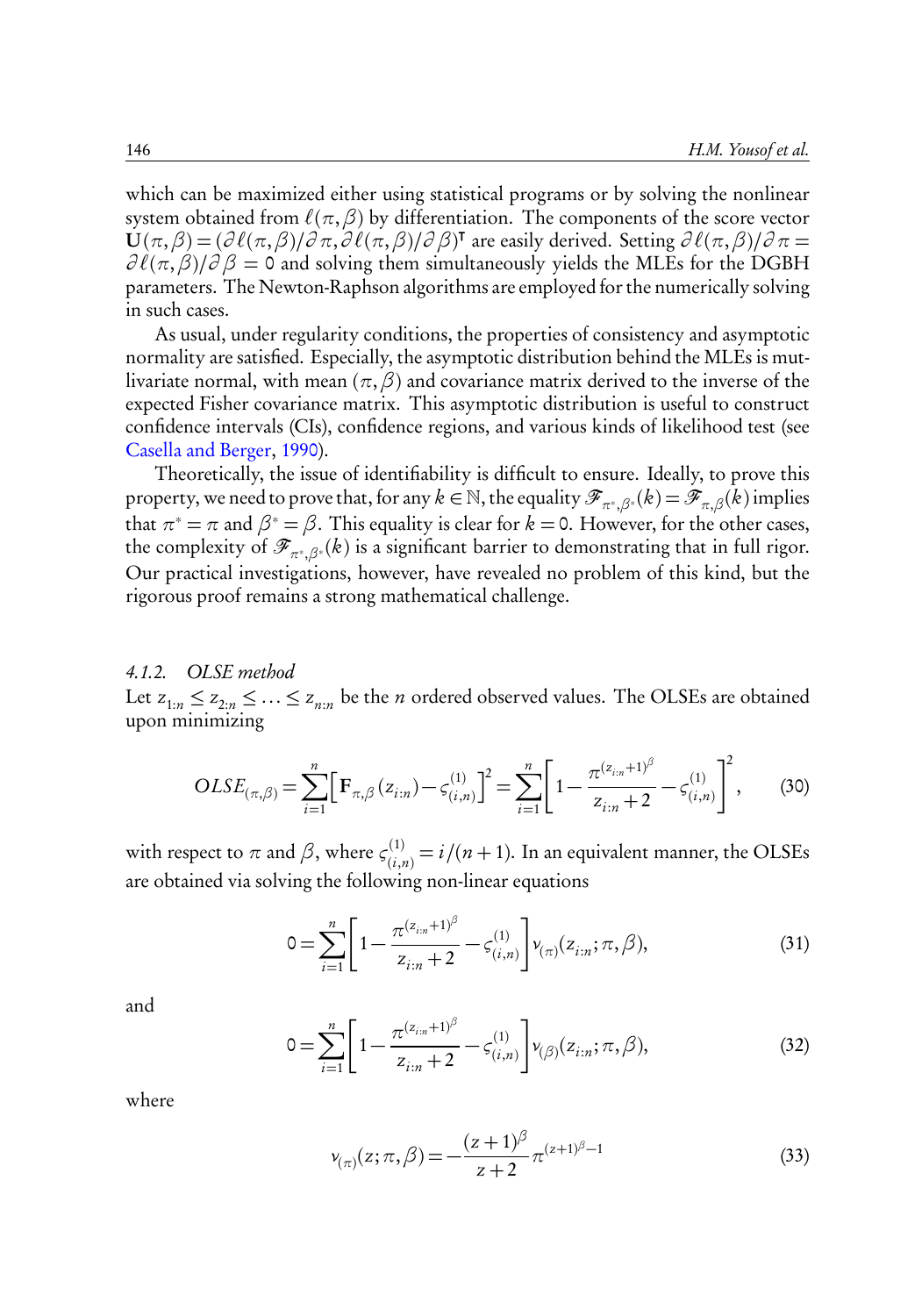and

$$
\nu_{(\beta)}(z;\pi,\beta) = -\frac{(z+1)^{\beta}}{z+2}\log(\pi)\log(z+1)\pi^{(z+1)^{\beta}}.
$$
 (34)

#### 4.1.3. WLSE method

The WLSEs are obtained by minimizing the function  $W LSE_{(\pi,\beta)}$  with respect to  $\pi$  and *β*

$$
WLSE_{(\pi,\beta)} = \sum_{i=1}^{n} \varsigma_{(i,n)}^{(2)} \Big[ \mathbf{F}_{\pi,\beta}(z_{i:n}) - \varsigma_{(i,n)}^{(1)} \Big]^2 = \sum_{i=1}^{n} \varsigma_{(i,n)}^{(2)} \Bigg[ 1 - \frac{\pi^{(z_{i:n}+1)^{\beta}}}{z_{i:n}+2} - \varsigma_{(i,n)}^{(1)} \Bigg]^2, \tag{35}
$$

where  $\zeta^{(2)}_{(i,j)}$  $\binom{2}{(i,n)} = \left[ (1+n)^2(2+n) \right] / \left[ i(1+n-i) \right]$ . The WLSEs are obtained by solving

$$
0 = \sum_{i=1}^{n} \varsigma_{(i,n)}^{(2)} \left[ 1 - \frac{\pi^{(z_{i,n}+1)^{\beta}}}{z_{i,n}+2} - \varsigma_{(i,n)}^{(1)} \right] v_{(\pi)}(z_{i,n}; \pi, \beta), \tag{36}
$$

and

$$
0 = \sum_{i=1}^{n} \zeta_{(i,n)}^{(2)} \left[ 1 - \frac{\pi^{(z_{i:n}+1)^{\beta}}}{z_{i:n}+2} - \zeta_{(i,n)}^{(1)} \right] \nu_{(\beta)}(z_{i:n}; \pi, \beta), \tag{37}
$$

where  $\nu_{(\pi)}(z;\pi,\beta)$  and  $\nu_{(\beta)}(z;\pi,\beta)$  are defined by (33) and (34), respectively.

#### 4.2. Bayesian estimation

Assume the beta and uniform priors for the parameters  $\pi$  and  $\beta$ , respectively. Then,

$$
p_{1,(c_1,d_1)}(\pi) \sim \text{beta}(c_1,d_1) = \frac{1}{B(c_1,d_1)} \pi^{c_1} (1-\pi)^{d_1},
$$
\n(38)

and

$$
p_{2,(c_2,d_2)}(\beta) \sim \text{Gamma}(c_2,d_2) = \frac{d_2^{c_2}}{\Gamma(c_2)} \beta^{c_2-1} \exp(-\beta d_2),\tag{39}
$$

where  $B(a, b)$  is the beta function and  $\Gamma(a)$  is the gamma function. Assume that the parameters are independently distributed. The joint prior distribution  $p_{(c_i,d_i)}(\pi,\beta)$  is given by

$$
p_{(c_i,d_i)}(\pi,\beta) = \frac{1}{B(c_1,d_1)\Gamma(c_2)} d_2^{c_2} \beta^{c_2-1} \pi^{c_1} (1-\pi)^{d_1} \exp(-\beta d_2).
$$
 (40)

The posterior distribution  $p(\pi, \beta | z)$  of the parameters is defined as  $p(\pi, \beta | z) \propto$  likelihood function  $\times p_{(c_i,d_i)}(\pi,\beta)$ , where  $\underline{z} = (z_1,\ldots,z_n)$ . If we consider the SELF, the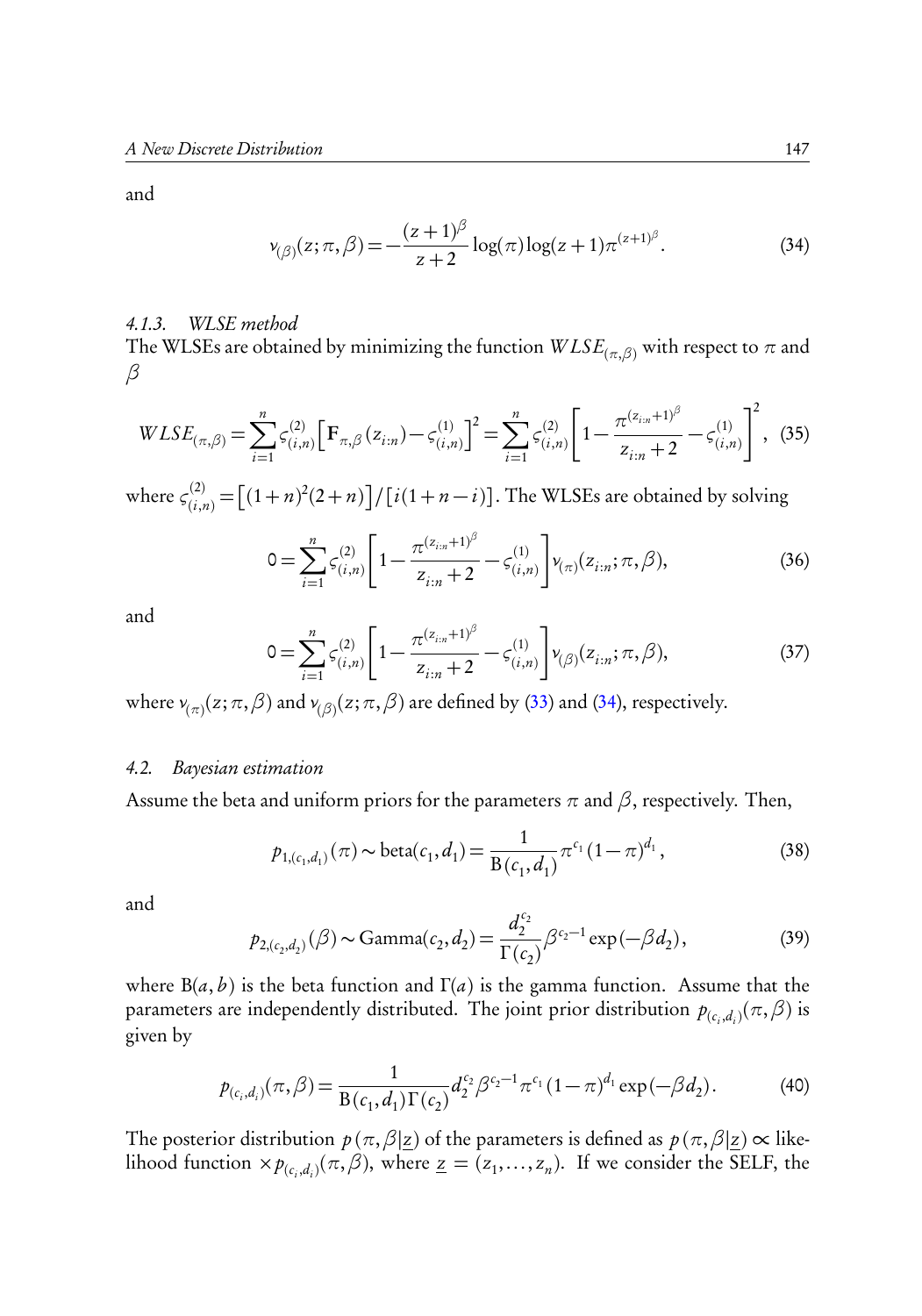Bayesian estimators of  $\pi$  and  $\beta$  are the means of their marginal posteriors and defined as

$$
\widehat{\pi}_{\text{(Bayesian)}} = \int_{\pi,\beta} \pi p\left(\pi, \beta | \underline{z}\right) \, d\beta \, d\,\pi,\tag{41}
$$

and

$$
\widehat{\beta}_{\text{(Bayesian)}} = \int_{\beta,\pi} \beta p(\pi,\beta|z) d\pi d\beta,\tag{42}
$$

respectively. It is not possible to obtain the Bayesian estimates through the above formulae. So, numerical approximations are needed. We propose the use of Markov chain Monte Carlo (MCMC) techniques, namely Gibbs sampler and M-H algorithm (for more details see Cai, 2010; Chib and Greenberg, 1995; Korkmaz et al., 2018; Aboraya et al., 2020).

It is worth mentioning that the MLEs and the Bayesian estimates have equivalent asymptotic properties (for more details see Ibragimov, 1962; Chao, 1970). Also, since the determination of the MLE is independent of the loss function and the prior measure, the asymptotic properties behind the Bayesian estimates hold for all priors and loss functions in a certain class.

Since the conditional posteriors of the parameters  $\pi$  and  $\beta$  cannot be obtained in any standard forms, using a hybrid MCMC for drawing samples from the marginal posterior of the parameters is suggested. Then, the full conditional posteriors of *π* and *β* can be easily derived. The simulation algorithm is given by:

- 1. Provide the initial values, say  $\pi$  and  $\beta$ , then at i<sup>th</sup> stage;
- 2. Using M-H algorithm, generate

$$
\pi_{(i)} \sim p_1\left(\pi_{(i)}|\pi_{(i-1)}, \beta_{(i-1)}, \underline{z}\right); \tag{43}
$$

3. Using M-H algorithm, generate

$$
\beta_{(i)} \sim p_2(\beta_{(i)} | \pi_{(i)}, \beta_{(i-1)}, \underline{z}); \tag{44}
$$

4. Repeat steps  $1 - 3$ , 100000 times to obtain the sample of size **M** from the corresponding posteriors of interest. Obtain the Bayesian estimates of *π* and *β* using the following formulae:

$$
\hat{\pi}_{\text{(Bayesian)}} = \frac{1}{\mathbf{M} - \mathbf{M}_0} \sum_{b=\mathbf{M}_0+1}^{\mathbf{M}} \pi^{[b]}, \text{ and } \hat{\beta}_{\text{(Bayesian)}} = \frac{1}{\mathbf{M} - \mathbf{M}_0} \sum_{b=\mathbf{M}_0+1}^{\mathbf{M}} \beta^{[b]}, \quad (45)
$$

respectively, where  $M_0 (\approx 50000)$  is the burn-in period of the generated MCMC.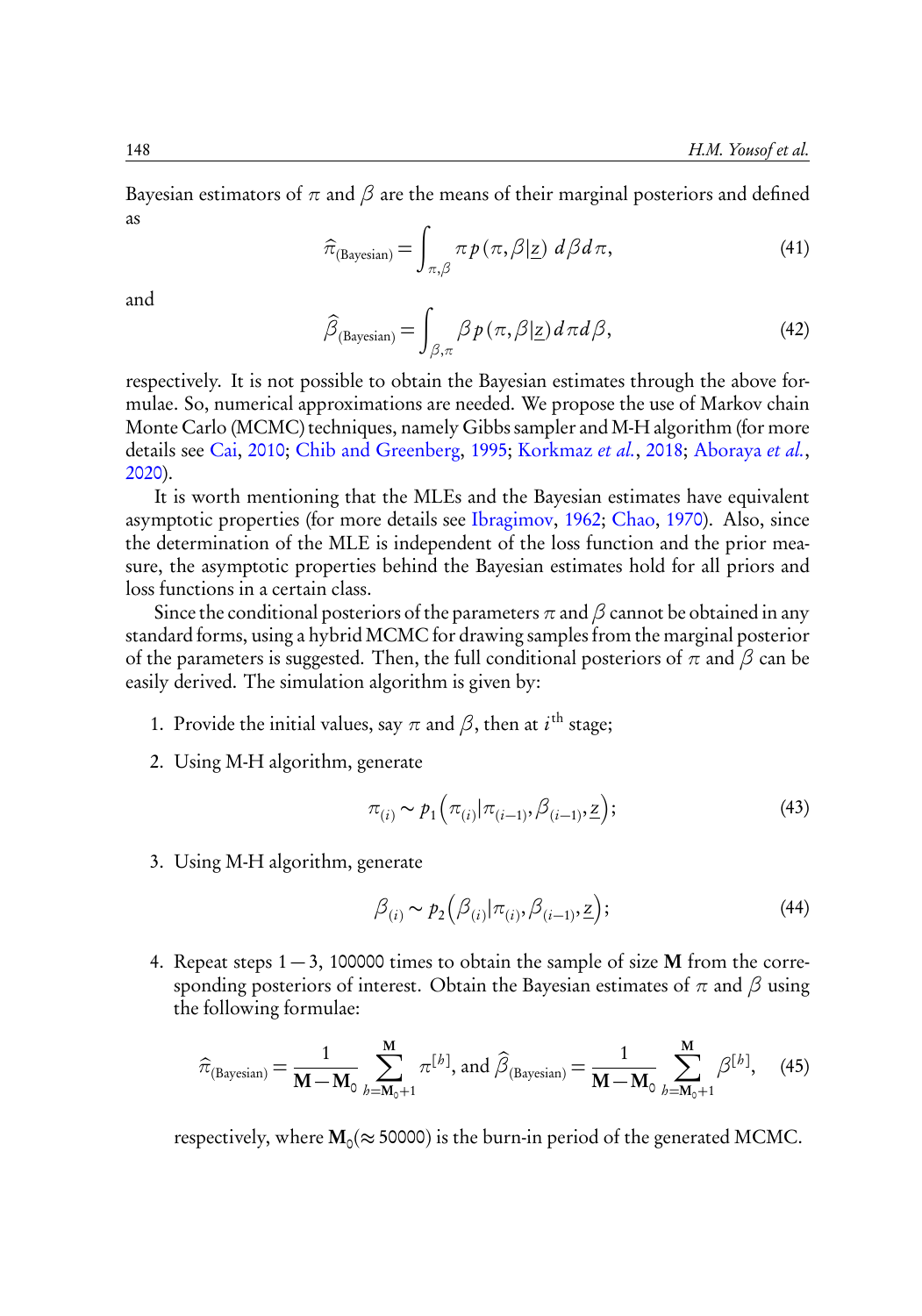#### 5. SIMULATIONS FOR COMPARING BAYESIAN AND NON-BAYESIAN ESTIMATION **METHODS**

A numerical MCMC simulation studies are performed for assessing and comparing the performance of non-Bayesian and Bayesian estimations. The numerical assessment is performed based on the mean squared errors (MSEs). First, we generated 1000 samples of the DGBH distribution, where  $n = 50$ , 150, 300, 500. The MSEs are obtained and listed in Tables 3, 4 and 5. Three combinations of initial values are considered (I:  $\pi_0 = 0.7$ and  $\beta_0 = 2$ ; II:  $\pi_0 = 0.243$  and  $\beta_0 = 0.500$  and III:  $\pi_0 = 0.585$  and  $\beta_0 = 0.9$ ). Based

| $\boldsymbol{n}$ |                                     |  | MLE OLS WLS Bayesian |
|------------------|-------------------------------------|--|----------------------|
|                  | 50 $\pi_0 = 0.7$ 0.007 0.012 0.013  |  | 0.006                |
|                  | $\beta_0 = 2.0$ 0.989 0.807 0.761   |  | 0.113                |
| 150              | $\pi_0 = 0.7$ 0.002 0.004 0.005     |  | 0.003                |
|                  | $\beta_0 = 2.0$ 0.041 0.0833 0.066  |  | 0.037                |
|                  | 300 $\pi_0 = 0.7$ 0.001 0.002 0.003 |  | 0.001                |
|                  | $\beta_0 = 2.0$ 0.0182 0.0321 0.023 |  | 0.024                |
| 500              | $\pi_0 = 0.7$ 0.001 0.001 0.002     |  | 0.001                |
|                  | $\beta_0 = 2.0$ 0.010 0.021 0.014   |  | 0.013                |

TABLE 3 MSEs for combination I.

on Tables 3, 4 and 5, we note that all methods perform well. The performance of all estimation methods improves as  $n \to \infty$ .

#### 6. APPLICATION FOR COMPARING BAYESIAN AND NON-BAYESIAN ESTIMATION METHODS

In this Section, two examples of real data sets are introduced and analyzed for comparing the Bayesian and non-Bayesian estimation methods. We consider the Kolmogorov-Smirnov (K-S) test and P-value  $\left(\mathbf{P}_{\left\lbrack V \right\rbrack}\right)$  statistics in this regard.

#### 6.1. Application 1: Carious teeth data

The first data set consists of the number of carious teeth among the four deciduous molars. The sample size is 100. Figure 3 gives the Kaplan–Meier survival plots for the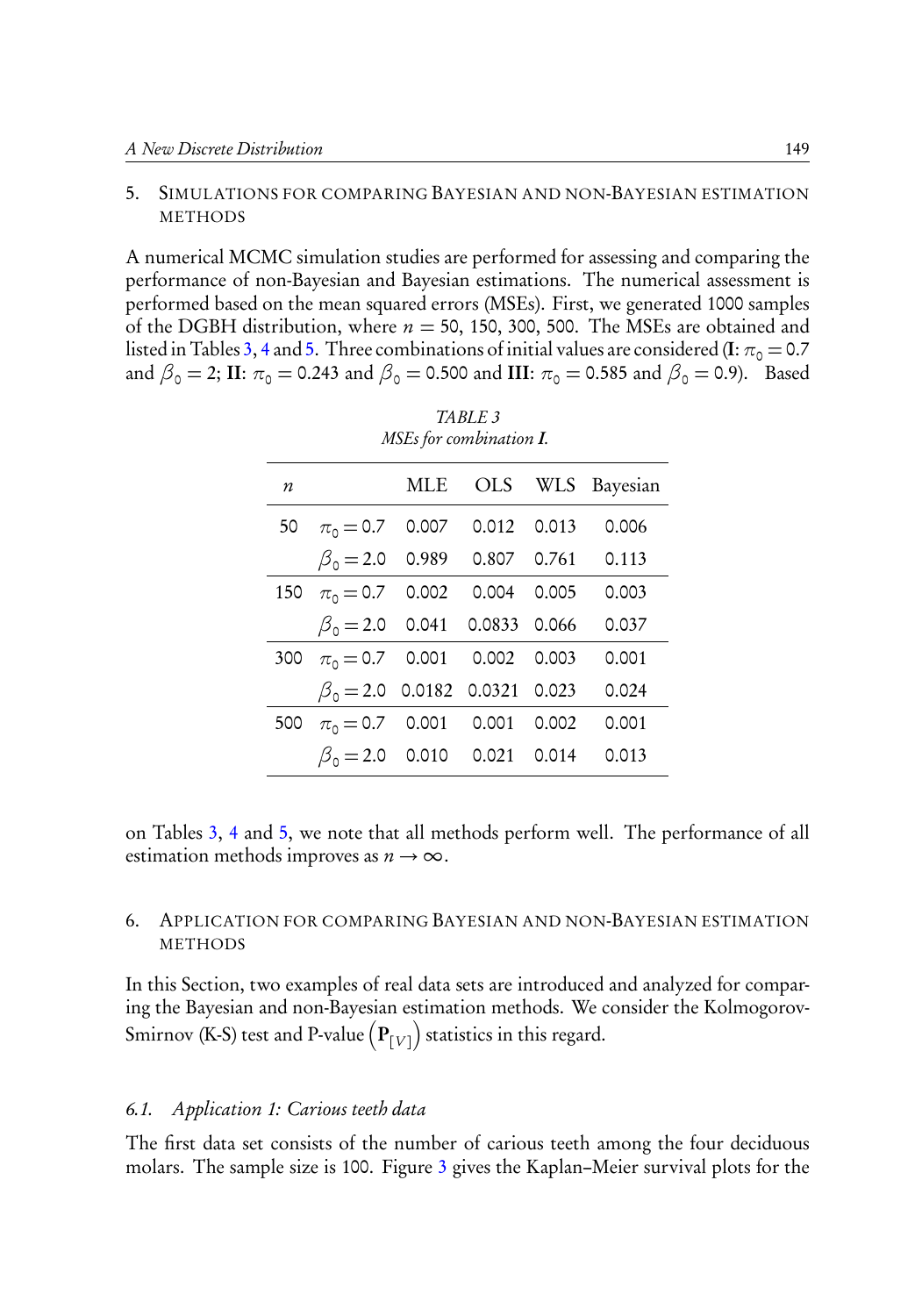|     | $1.1020$ $10.7$ conversations and         |  |  |  |                      |  |  |  |  |  |  |
|-----|-------------------------------------------|--|--|--|----------------------|--|--|--|--|--|--|
| n   |                                           |  |  |  | MLE OLS WLS Bayesian |  |  |  |  |  |  |
|     | 50 $\pi_0 = 0.243$ 0.003 0.004 0.008      |  |  |  | 0.008                |  |  |  |  |  |  |
|     | $\beta_0 = 0.500$ 0.500 0.274 0.097       |  |  |  | 0.031                |  |  |  |  |  |  |
| 150 | $\pi_0 = 0.243$ 0.002 0.003 0.003         |  |  |  | 0.006                |  |  |  |  |  |  |
|     | $\beta_0 = 0.500$ 0.032 0.074 0.035 0.024 |  |  |  |                      |  |  |  |  |  |  |
| 300 | $\pi_0 = 0.243$ 0.001 0.001 0.001         |  |  |  | 0.001                |  |  |  |  |  |  |
|     | $\beta_0 = 0.500$ 0.0129 0.028 0.019      |  |  |  | 0.022                |  |  |  |  |  |  |
| 500 | $\pi_0 = 0.243$ 0.001 0.001 0.001         |  |  |  | 0.001                |  |  |  |  |  |  |
|     | $\beta_0 = 0.500$ 0.0067 0.016 0.013      |  |  |  | 0.006                |  |  |  |  |  |  |

TABLE 4 MSEs for combination II.

TABLE 5 MSEs for combination III.

| $\boldsymbol{n}$ |                                            |  | MLE OLS WLS Bayesian |
|------------------|--------------------------------------------|--|----------------------|
|                  | 50 $\pi_0 = 0.585$ 0.008 0.014 0.014 0.014 |  |                      |
|                  | $\beta_0 = 0.900$ 0.109 0.265 0.094 0.044  |  |                      |
|                  | 150 $\pi_0 = 0.585$ 0.003 0.005 0.005      |  | 0.004                |
|                  | $\beta_0 = 0.900$ 0.024 0.064 0.035        |  | 0.024                |
|                  | 300 $\pi_0 = 0.585$ 0.002 0.002 0.003      |  | 0.002                |
|                  | $\beta_0 = 0.900$ 0.009 0.031 0.021        |  | 0.016                |
|                  | 500 $\pi_0 = 0.585$ 0.001 0.001 0.002      |  | 0.001                |
|                  | $\beta_0 = 0.900$ 0.006 0.017 0.016 0.006  |  |                      |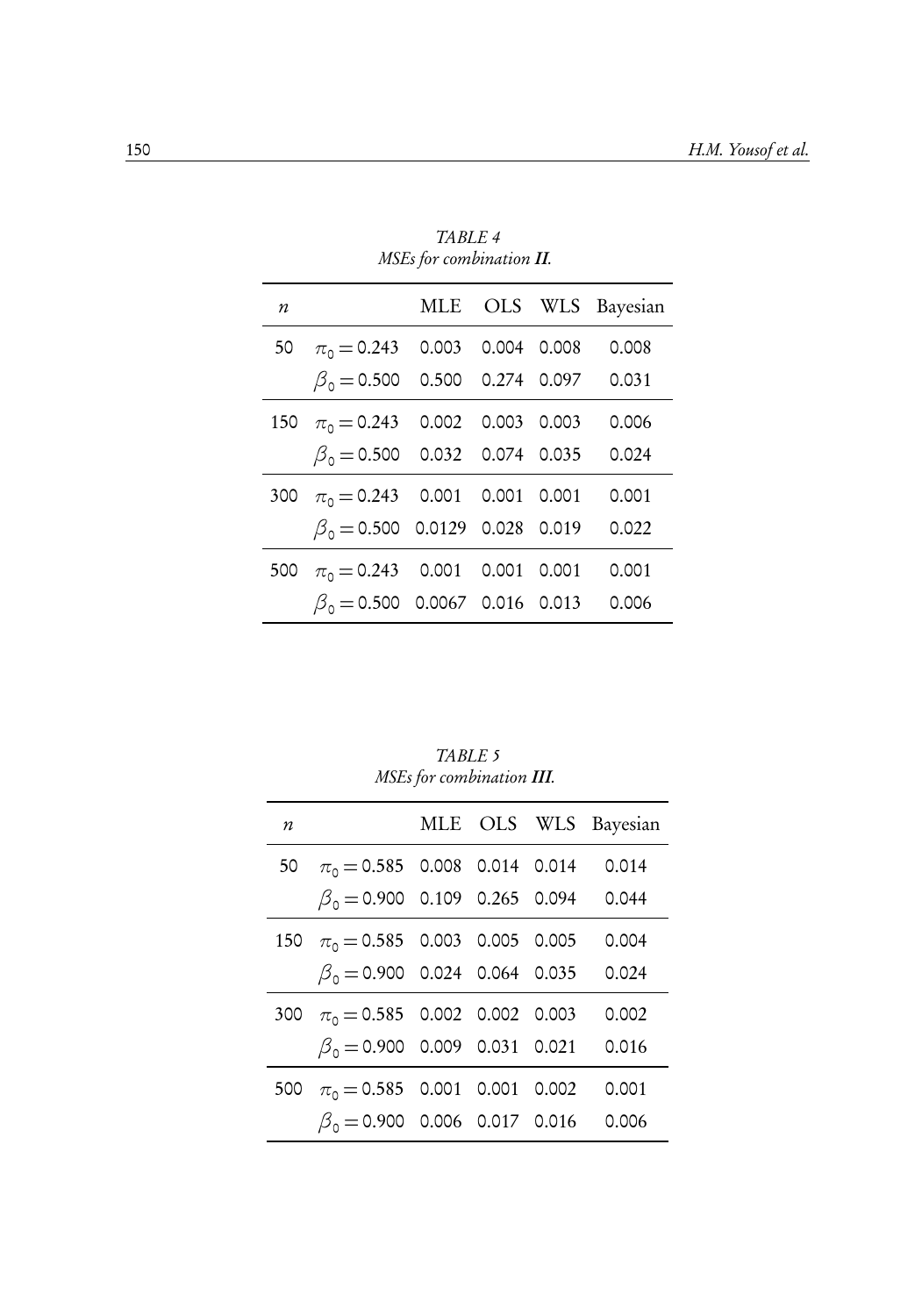carious teeth data. Table 6 gives the estimations and the values of the considered statistics under Bayesian and non-Bayesian methods.

TABLE 6

| Comparing methods under carious teeth data.                               |  |  |                         |           |  |  |  |  |  |  |
|---------------------------------------------------------------------------|--|--|-------------------------|-----------|--|--|--|--|--|--|
| Method estimations & statistics $\rightarrow \hat{\pi}$ $\hat{\beta}$ K-S |  |  |                         | $P_{[V]}$ |  |  |  |  |  |  |
| MLE.                                                                      |  |  | 0.764 1.309 1.204 0.548 |           |  |  |  |  |  |  |
| OLS                                                                       |  |  | 0.724 1.006 0.757 0.685 |           |  |  |  |  |  |  |
| <b>WLS</b>                                                                |  |  | 0.721 1.190 1.411 0.494 |           |  |  |  |  |  |  |
| Bayesian                                                                  |  |  | 0.741 1.297 1.622 0.444 |           |  |  |  |  |  |  |

Based on Table 6, the OLS method is the best with K-S = 0.757 and  $P_{[V]} = 0.685$ .

#### 6.2. Application 2: Counts of cysts of kidneys data

Due to Chan et al. (2009), these data represent the counts of cysts of corticosteroidinduced kidneys dysmorphogenesis which associated with deregulated expression of known cystogenic molecules as well as Indian hedgehog. Figure 4 gives the Kaplan– Meier survival plots for the counts of cysts of kidneys data. Table 7 gives the estimations and the values of the considered statistics under Bayesian and non-Bayesian methods.

| Comparing methods under kidneys data.                   |  |                   |                       |                           |  |  |  |  |  |  |
|---------------------------------------------------------|--|-------------------|-----------------------|---------------------------|--|--|--|--|--|--|
| Method estimations & statistics $\rightarrow \hat{\pi}$ |  |                   | $\widehat{\beta}$ K-S | $P_{[V]}$                 |  |  |  |  |  |  |
| MLE                                                     |  |                   |                       | 0.993 2.276 3.491 0.32192 |  |  |  |  |  |  |
| OLS                                                     |  |                   |                       | 0.825 0.452 3.140 0.37050 |  |  |  |  |  |  |
| <b>WLS</b>                                              |  |                   |                       | 0.821 0.930 5.030 0.16962 |  |  |  |  |  |  |
| Bayesian                                                |  | 0.985 1.222 2.833 |                       | 0.418                     |  |  |  |  |  |  |

TABLE 7

Based on Table 7, the Bayesian method is the best with K-S = 2.833 and  $P_{[V]} = 0.418$ .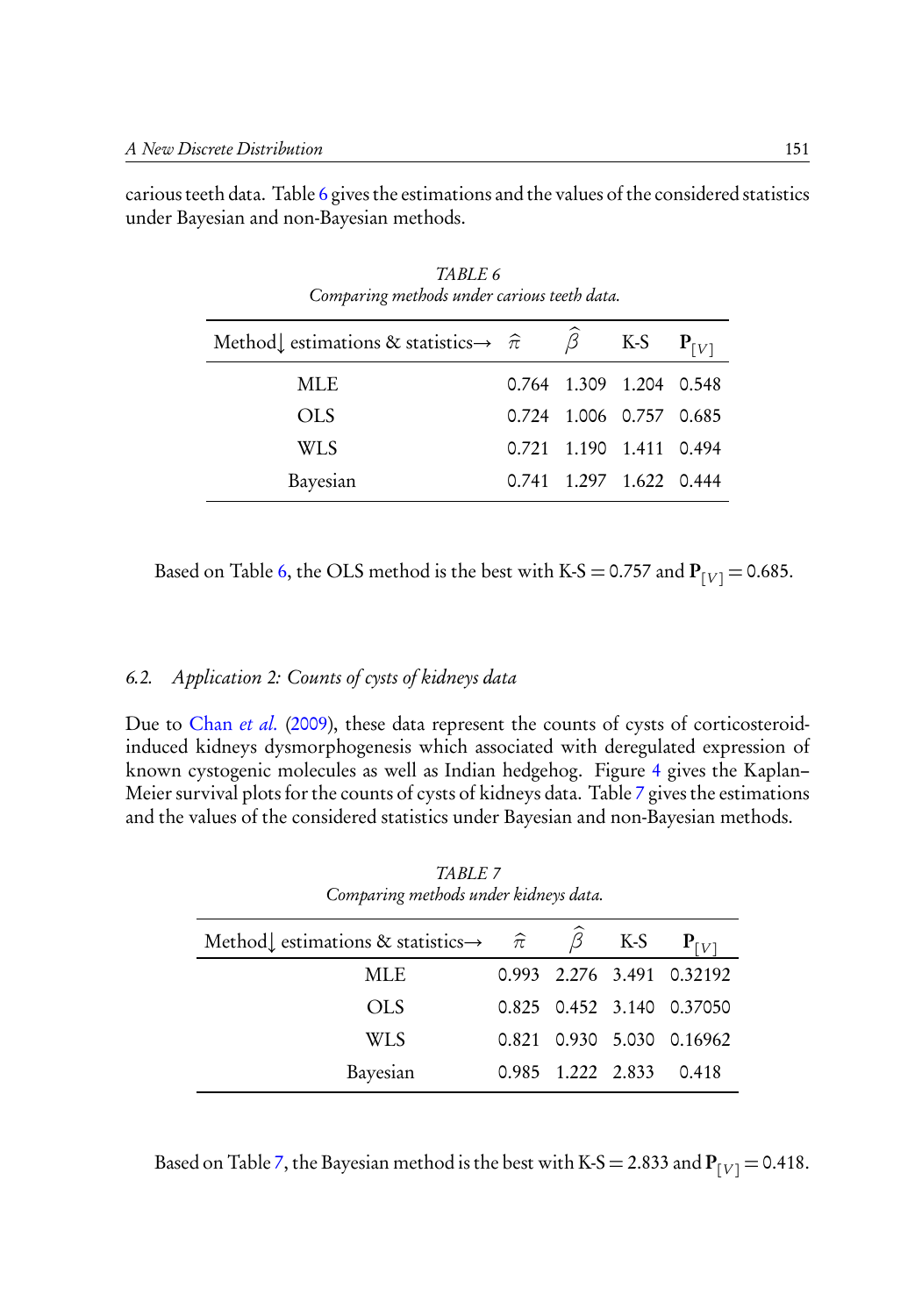

Figure 3 – Kaplan–Meier survival plots for the carious teeth data.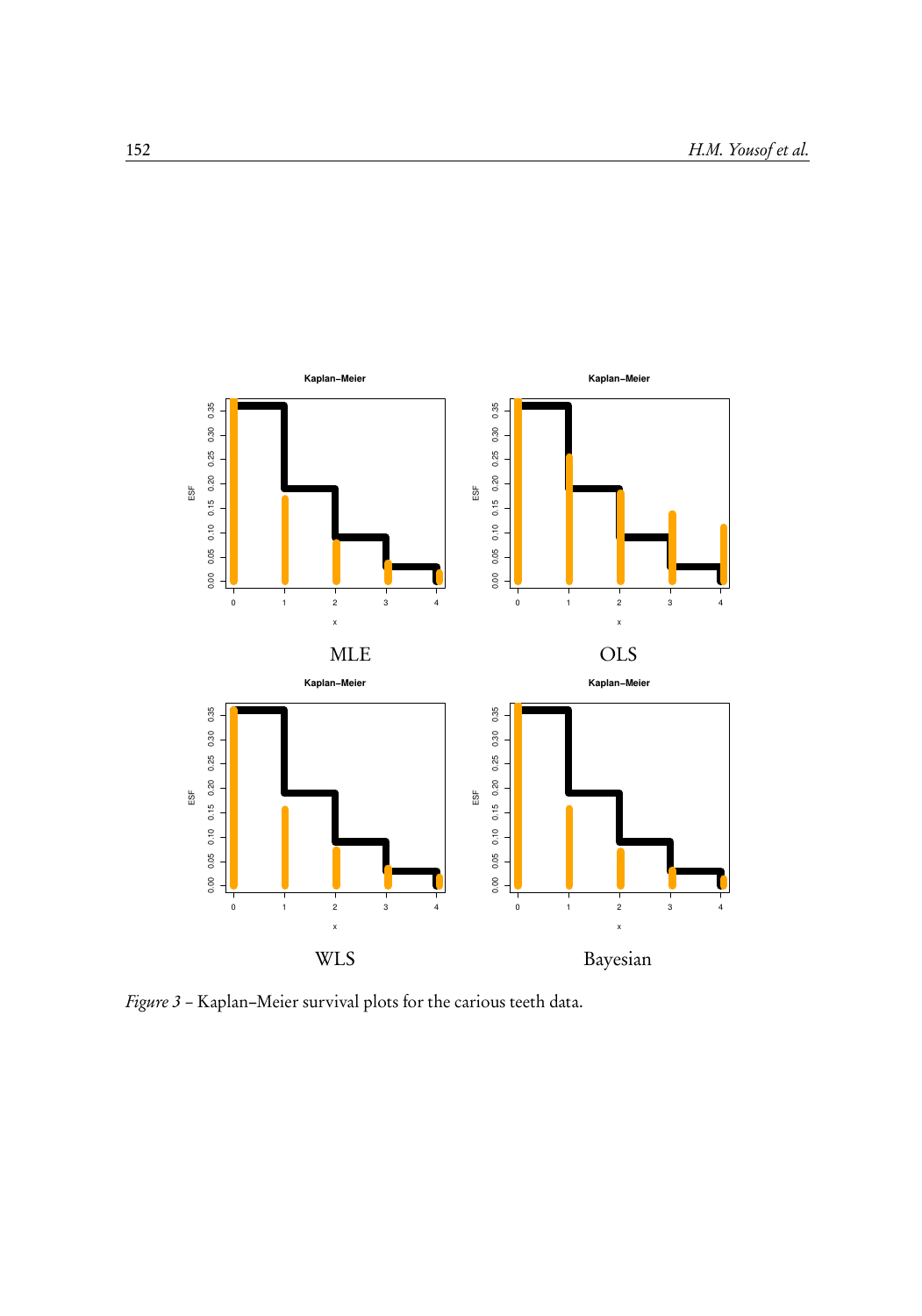

Figure 4 – Kaplan–Meier survival plots for Counts of cysts of kidneys data.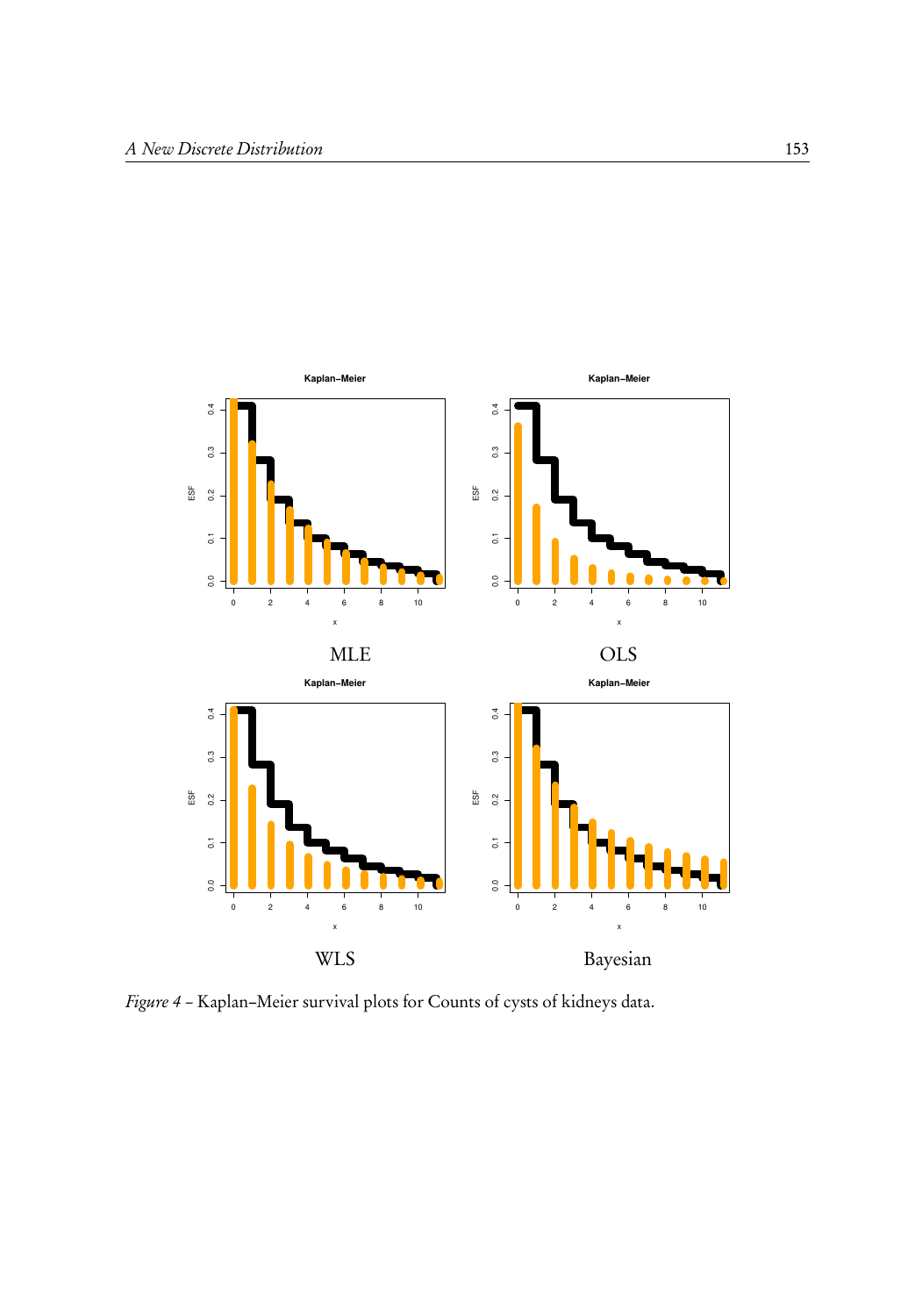#### 7. APPLICATION FOR COMPARING MODELS AND TESTING OF HYPOTHESIS

#### 7.1. Application 1: Carious teeth data

Using the carious teeth data, the fits of the DGBH model are compared with those of some competitive models such as the DBH, Poisson (P), Geometric (Gc), DPa, DR, DLi, DIR, PLi, EDLi, DW, DLi-II, DIW, GGc, DLL, DLFR and DGE-II models. Tables 8 and 9 give the observed frequency (OF), expected frequency (EF), MLEs, standard errors (SEs), 95%CIs, Chi-squared test  $(\chi^2_V)$  and  ${\bf P}_{[V]}$  for the competitive models for the carious teeth data. Figure 5 gives the box plot, quantile-quantile (Q-Q) plot and total time in test (TTT) plot. Figure 6 presents the fitted PMF, estimated HRF (EHRF), estimated SF (ESF) (Kaplan-Meier plot) and estimated CDF (ECDF).

| Ζ                  | OF                                                               |                |                |                                                              |     | EF     |                                     |     |         |                |
|--------------------|------------------------------------------------------------------|----------------|----------------|--------------------------------------------------------------|-----|--------|-------------------------------------|-----|---------|----------------|
|                    |                                                                  | DGBH DBH       |                | P                                                            |     | Gc DPa | DR                                  |     | DLi DIR | PLi            |
| 0                  | 64                                                               |                |                | 61.791 66.44 51.17 59.88 59.88 33.50 57.13 62.50 37.50       |     |        |                                     |     |         |                |
| $\mathbf{1}$       | 17                                                               |                |                | 21.087 18.54 34.28 24.02 24.02 46.94 26.88 26.41 25.00       |     |        |                                     |     |         |                |
| $\overline{2}$     | 10                                                               | 9.066          | 7.460          |                                                              |     |        | 11.49 9.640 9.640 17.01 10.45 5.990 |     |         | 15.63          |
| $\geq$ 3           | 9                                                                |                |                | 8.056 7.560 3.060 6.460 6.460 2.550 5.450 5.100 21.87        |     |        |                                     |     |         |                |
| $\sum$             | 100                                                              | 100            | 100            | 100                                                          | 100 | 100    | 100                                 | 100 | 100     | 100            |
| $\pi$              | <b>MLE</b>                                                       |                |                | 0.764 0.671 0.670 0.401 0.184 0.665 0.625 0.625 1.998        |     |        |                                     |     |         |                |
|                    | <b>SEs</b>                                                       | 0.097          |                | 0.062 0.082 0.038 0.032 0.029 0.049 0.049 0.263              |     |        |                                     |     |         |                |
|                    | 95%LowerCI 0.573 0.549 0.509 0.327 0.121 0.608 0.529 0.529 1.481 |                |                |                                                              |     |        |                                     |     |         |                |
|                    | 95%UpperCI 0.955 0.792 0.831 0.475 0.247 0.722 0.721 0.721 2.514 |                |                |                                                              |     |        |                                     |     |         |                |
| β                  | <b>MLE</b>                                                       | 1.309          |                |                                                              |     |        |                                     |     |         |                |
|                    | <b>SEs</b>                                                       | 0.329          |                |                                                              |     |        |                                     |     |         |                |
|                    | 95%LowerCI 0.663 -                                               |                |                |                                                              |     |        |                                     |     |         |                |
|                    | 95%UpperCI 1.954                                                 |                |                |                                                              |     |        |                                     |     |         |                |
|                    |                                                                  |                |                |                                                              |     |        |                                     |     |         |                |
| $\chi_V^2$         |                                                                  | 0.967          |                | 1.357 23.65 3.347 3.325 66.7 6.638 9.056 30.899              |     |        |                                     |     |         |                |
| d.f                |                                                                  | $\overline{2}$ | $\overline{2}$ | 2                                                            | 2   | 2      | 2                                   | 2   | 2       | $\overline{2}$ |
| $\mathbf{P}_{[V]}$ |                                                                  |                |                | 0.548  0.507 <0.001  0.188  0.199 <0.001  .036  0.011 <0.001 |     |        |                                     |     |         |                |

TABLE 8 OF, EF, MLE, SEs, 95%CIs,  $\chi^2_V$  and  ${\bf P}_{[V]}$  for carious teeth data.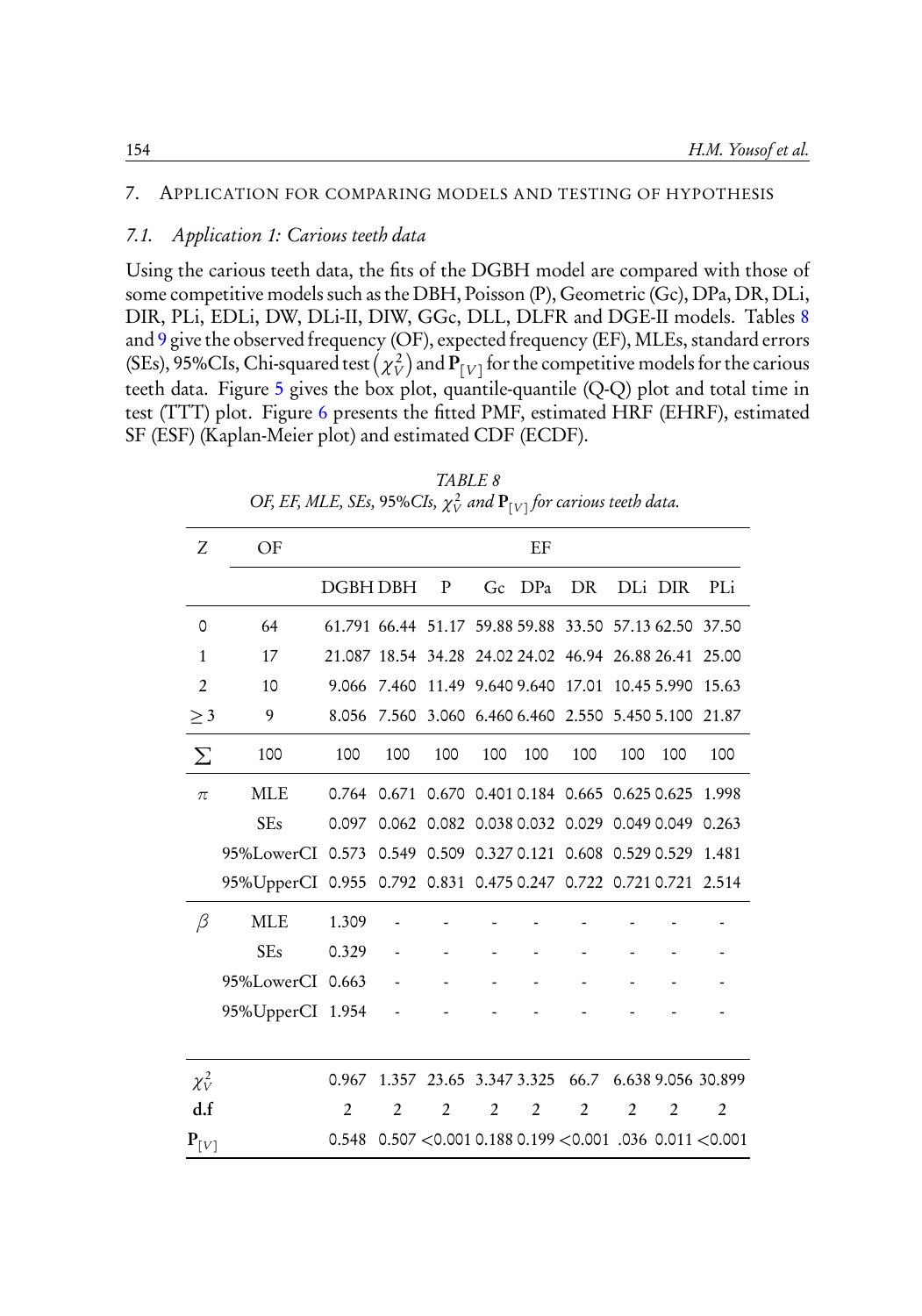TABLE 9 OF, EF, MLE, SEs, 95%CIs,  $\chi^2_V$  and  ${\bf P}_{[V]}$  for the carious teeth data (continued).

| Ζ                              | OF                                                         |                                                  |              |     |                                           | EF           |              |              |                                          |                                             |
|--------------------------------|------------------------------------------------------------|--------------------------------------------------|--------------|-----|-------------------------------------------|--------------|--------------|--------------|------------------------------------------|---------------------------------------------|
|                                |                                                            |                                                  |              |     |                                           |              |              |              |                                          | DGBH EDLI DW DLI-II DIW GGc DLL DLFR DGE-II |
| 0                              | 64                                                         | 61.791 63.57 62.58 59.88 63.30 62.73 62.73 59.90 |              |     |                                           |              |              |              |                                          | 63.51                                       |
| 1                              | 17                                                         | 21.087 19.75 21.35 24.02 22.48 21.36 22.42 24.01 |              |     |                                           |              |              |              |                                          | 20.19                                       |
| $\overline{2}$                 | 10                                                         | 9.066                                            |              |     | 9.090 8.85 9.640 4.440 8.760 7.010 9.630  |              |              |              |                                          | 8.81                                        |
| $\geq$ 3                       | 9                                                          | 8.056                                            |              |     | 7.230 7.22 6.460 7.780 7.150 7.840 6.460  |              |              |              |                                          | 7.49                                        |
| Σ                              | 100                                                        | 100                                              | 100          | 100 | 100                                       | 100          | 100          | 100          | 100                                      | 100                                         |
| $\pi$                          | <b>MLE</b>                                                 | 0.764                                            |              |     | 0.379 0.374 0.401 0.633 0.467 0.745 0.402 |              |              |              |                                          | 0.468                                       |
|                                | <b>SEs</b>                                                 | 0.097                                            |              |     | 0.065 0.049 0.269 0.049 0.089 0.101 0.056 |              |              |              |                                          | 0.072                                       |
|                                | 95%LowerCI 0.573 0.252 0.278 0.000 0.537 0.293 0.546 0.291 |                                                  |              |     |                                           |              |              |              |                                          | 0.327                                       |
|                                | 95%UpperCI 0.955 0.506 0.470 0.928 0.729 0.641 0.944 0.511 |                                                  |              |     |                                           |              |              |              |                                          | 0.609                                       |
| $\beta$                        | MLE                                                        | 1.309                                            |              |     | 0.543 0.895 0.478 1.576 0.678 1.768 1.000 |              |              |              |                                          | 0.718                                       |
|                                | <b>SEs</b>                                                 | 0.329 0.158 0.119 0.529 0.251 0.302 0.267 0.044  |              |     |                                           |              |              |              |                                          | 0.206                                       |
|                                | 95%LowerCI 0.663 0.234 0.662 0.000 1.084 0.086 1.244 0.912 |                                                  |              |     |                                           |              |              |              |                                          | 0.324                                       |
|                                | 95%UpperCI 1.954 0.852 1.128 1.514 2.067 1.270 2.292 1.080 |                                                  |              |     |                                           |              |              |              |                                          | 1.122                                       |
| $\chi^2_V$                     |                                                            | 0.967                                            |              |     |                                           |              |              |              | 0.739 1.507 3.347 3.503 1.57 2.783 3.340 | 0.973                                       |
| df                             |                                                            | $\overline{2}$                                   | $\mathbf{1}$ | 1   | $\mathbf{1}$                              | $\mathbf{1}$ | $\mathbf{1}$ | $\mathbf{1}$ | $\mathbf{1}$                             | $\mathbf{1}$                                |
| $\mathbf{P}_{\lceil V \rceil}$ |                                                            | 0.548                                            |              |     | 0.390 0.219 0.067 0.061 0.210 0.095 0.068 |              |              |              |                                          | 0.324                                       |

Based on Tables 8 and 9, and Figure 6, the DGBH model provides the best fits against all competitive models with  $P_{[V]} = 0.548$ . For  $\hat{\pi} = 0.764$  and  $\hat{\beta} = 1.309$ , we have  $\mathbb{E}(Z) = 2.424$ ,  $\mathbb{V}(Z) = 17.244$ ,  $\mathbb{S}(Z) = 10.263$ ,  $\mathbb{K}(Z) = 231.096$  and  $\mathbb{D}(Z) = 7.114 > 1$ .

#### 7.2. Application 2: Counts of cysts of kidneys data

For counts of cysts of kidneys data set, we compare the fits of the DGBH model with those of the DLi-II, DIW, DR, DIR, DLi, PLi, P and Gc models. Table 10 gives the observed frequency (OF), expected frequency (EF), MLEs, standard errors (SEs), 95%CIs,  $\chi^2_V$  and  ${\bf P}_{[V]}$  for the competitive models for the counts of cysts of kidneys data. Figure 7 gives the box plot, Q-Q plot and TTT plot, and Figure 8 displays the fitted PMF, EHRF, ESF and ECDF.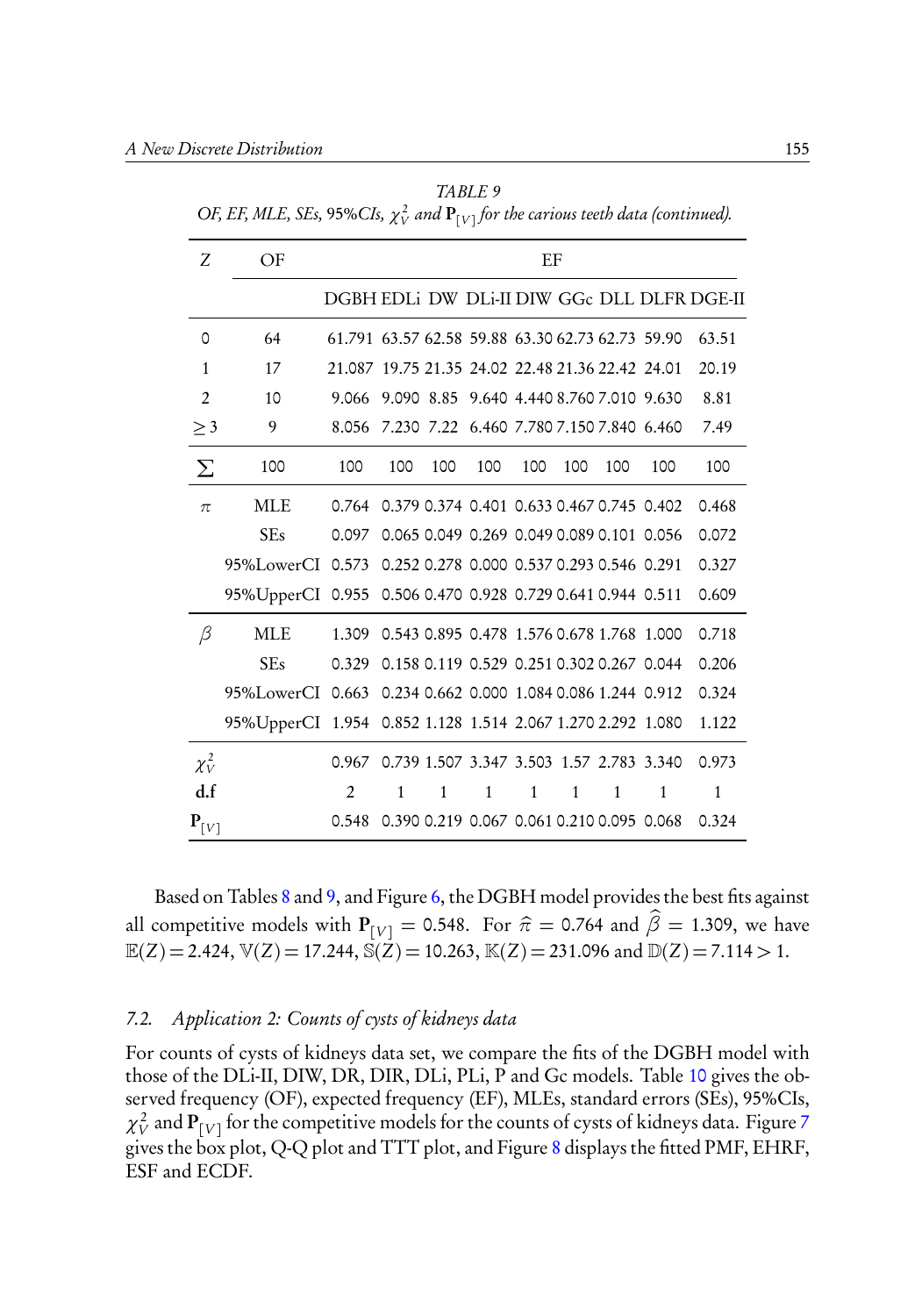

Figure 5 - Box plot, Q-Q plot and TTT plot for the carious teeth data.



Figure 6 – The fitted PMF, EHRF, ESF and ECDF for the carious teeth data.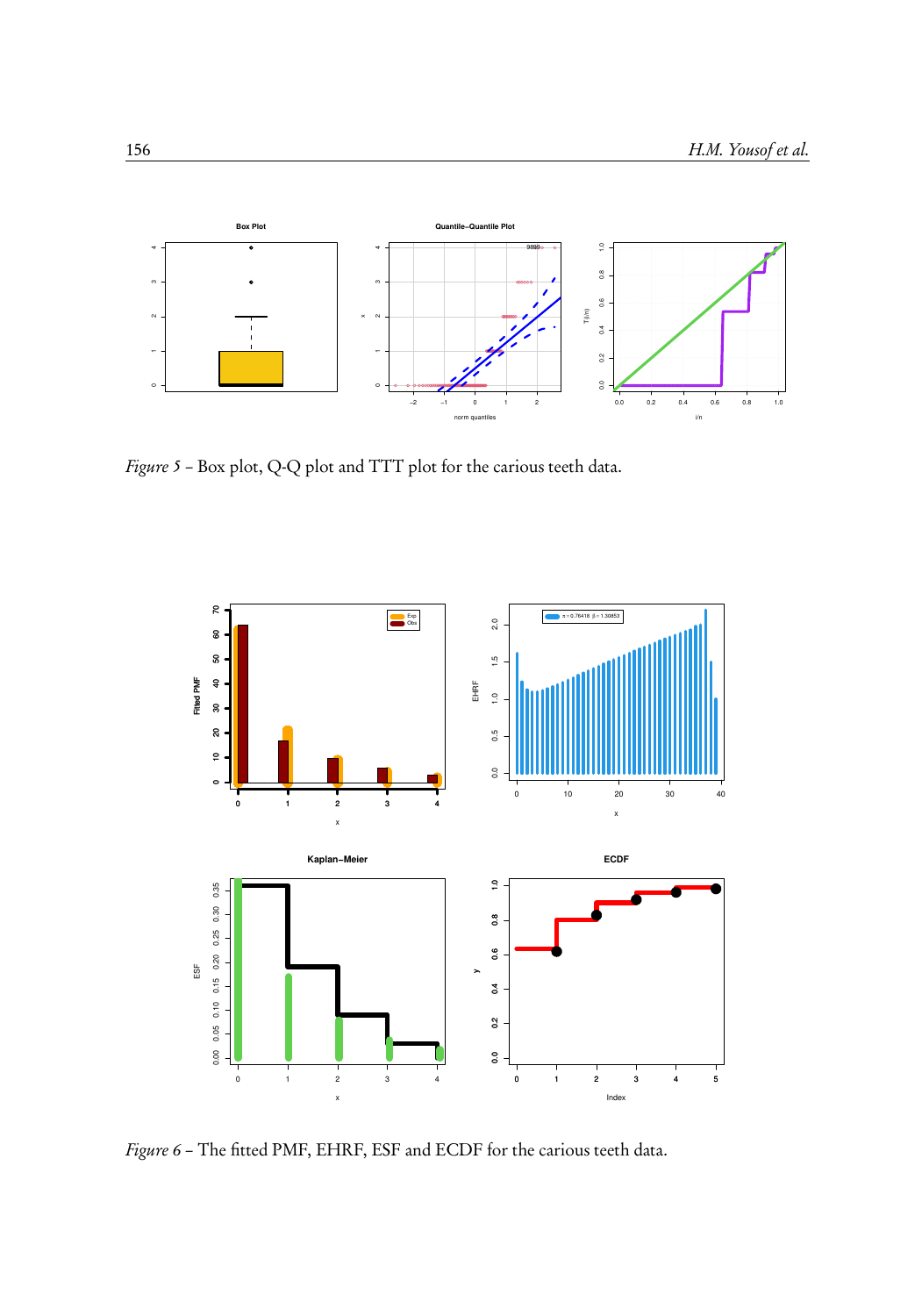| $\boldsymbol{Z}$ | OF               |                |       |            |                                                                                 | EF             |                |                      |                |                |
|------------------|------------------|----------------|-------|------------|---------------------------------------------------------------------------------|----------------|----------------|----------------------|----------------|----------------|
|                  |                  | DGBH DLi-II    |       | <b>DIW</b> | Gc                                                                              | ${\bf P}$      | DR             | ${\rm DIR}$          | DLi            | PLi            |
| 0                | 65               | 55.297         | 46.03 | 63.91      | 45.98                                                                           | 27.42          | 11.00          | 60.94                | 40.25          | 44.14          |
| $\mathbf{1}$     | 14               | 19.079         | 26.77 | 20.70      | 26.67                                                                           | 38.08          | 26.83          | 33.96                | 29.83          | 28.00          |
| $\overline{2}$   | 10               | 10.156         | 15.57 | 8.05       | 15.57                                                                           | 26.47          | 29.55          | 8.11                 | 18.36          | 17.70          |
| 3                | 6                | 6.602          | 9.05  | 4.23       | 9.060                                                                           | 12.26          | 22.23          | 3.00                 | 10.35          | 9.57           |
| $\overline{4}$   | $\overline{4}$   | 4.777          | 5.27  | 2.60       | 5.280                                                                           | 4.26           | 12.49          | 1.42                 | 5.53           | 5.34           |
| 5                | $\overline{2}$   | 3.648          | 3.06  | 1.75       | 3.070                                                                           | 1.18           | 5.42           | 0.87                 | 2.86           | 2.92           |
| 6                | $\overline{2}$   | 2.842          | 1.78  | 1.26       | 1.79                                                                            | 0.27           | 1.85           | 0.47                 | 1.44           | 1.57           |
| 7                | $\overline{2}$   | 2.208          | 1.04  | 0.95       | 1.04                                                                            | 0.05           | 0.52           | 0.31                 | 0.71           | 0.84           |
| 8                | $\,1\,$          | 1.684          | 0.60  | 0.74       | 0.62                                                                            | 0.01           | 0.11           | 0.21                 | 0.35           | 0.44           |
| 9                | $\,1\,$          | 1.247          | 0.35  | 0.59       | 0.35                                                                            | 0.00           | 0.02           | 0.15                 | 0.17           | 0.23           |
| 10               | $\mathbf{1}$     | 0.891          | 0.20  | 0.48       | 0.21                                                                            | 0.00           | 0.00           | 0.11                 | 0.08           | 0.12           |
| 11               | $\boldsymbol{2}$ | 0.610          | 0.28  | 4.74       | 0.28                                                                            | 0.00           | 0.00           | 0.54                 | 0.07           | 0.13           |
| Σ                | 110              | 110            | 110   | 110        | 110                                                                             | 110            | 110            | 110                  | 110            | 110            |
| $\pi$            | <b>MLE</b>       | 0.993          | 0.581 | 0.581      | 0.582                                                                           | 1.390          | 0.901          | 0.554                | 0.436          | 1.087          |
|                  | <b>SEs</b>       | 0.013          | 0.045 | 0.048      | 0.030                                                                           | 0.112          | 0.009          | 0.049                | 0.026          | 1.109          |
|                  | 95%LowerCI 0.968 |                | 0.494 | 0.489      | 0.523                                                                           | 1.170          | 0.882          | 0.458                | 0.385          | 0.873          |
|                  | 95%UpperCI 1.018 |                | 0.669 | 0.675      | 0.641                                                                           | 1.601          | 0.918          | 0.649                | 0.487          | 1.301          |
| $\beta$          | <b>MLE</b>       | 2.276          | 0.001 | 1.049      |                                                                                 |                |                |                      |                |                |
|                  | <b>SEs</b>       | 0.762          | 0.058 | 0.146      |                                                                                 |                |                |                      |                |                |
|                  | 95%LowerCI 0.782 |                | 0.000 | 0.763      |                                                                                 |                |                |                      |                |                |
|                  | 95%UpperCI 3.769 |                | 0.115 | 1.335      |                                                                                 |                |                |                      |                |                |
| $\chi_V^2$       |                  | 0.967          | 22.89 | 24.135     | 22.84                                                                           |                |                | 294.10 321.07 51.047 | 43.48          | 31.151         |
| d.f              |                  | $\overline{4}$ | 3     | 3          | $\overline{4}$                                                                  | $\overline{4}$ | $\overline{4}$ | $\overline{4}$       | $\overline{4}$ | $\overline{4}$ |
| $P_{[V]}$        |                  | 0.322          |       |            | $<$ 0.001 $<$ 0.001 $<$ 0.001 $<$ 0.001 $<$ 0.001 $<$ 0.001 $<$ 0.001 $<$ 0.001 |                |                |                      |                |                |

TABLE 10 OF, EF, MLE, SEs, 95%CIs,  $\chi^2_{V}$  and  ${\bf P}_{[V]}$  for the counts of cysts of kidneys data.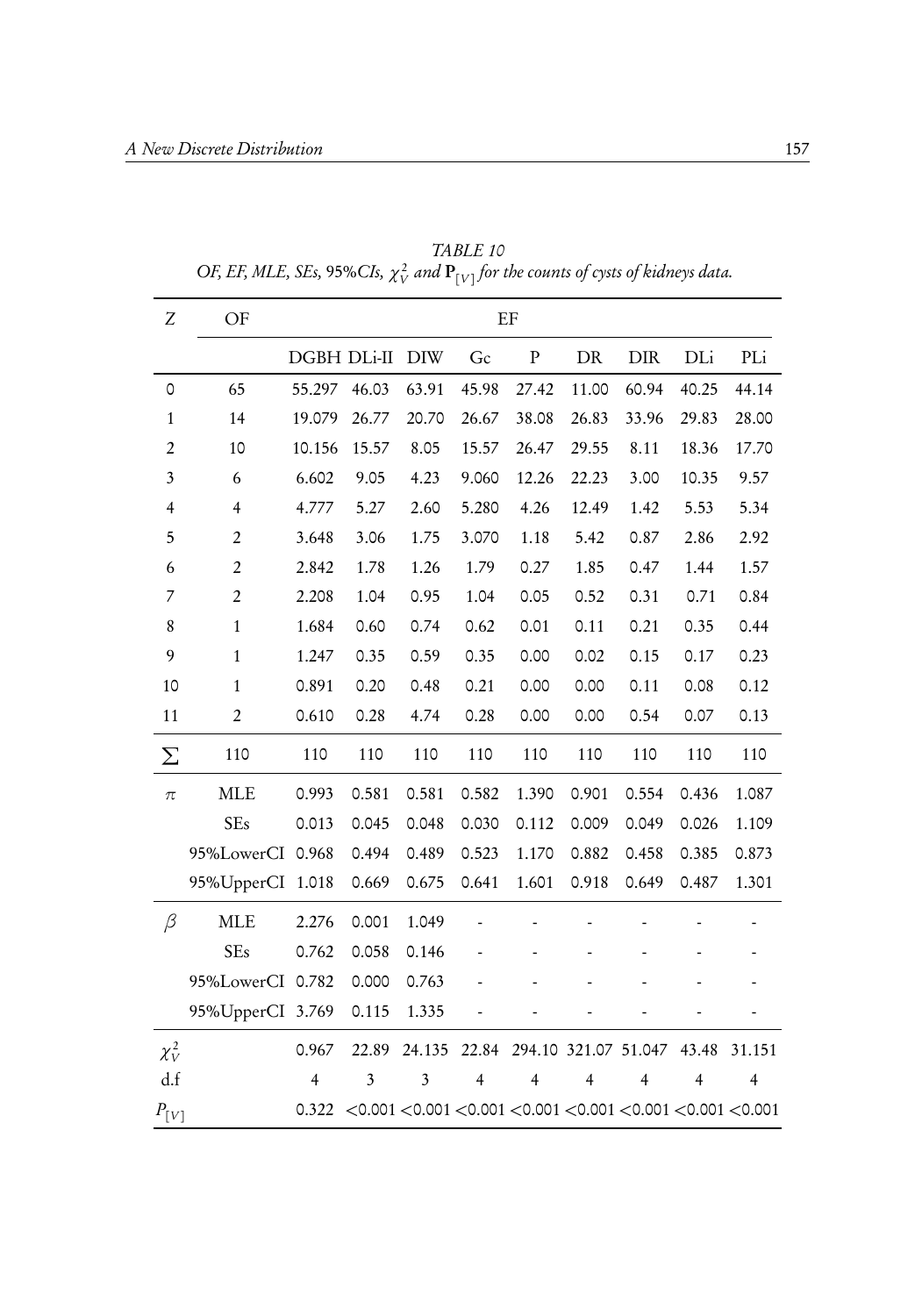

Figure 7 – Box plot, Q-Q plot and TTT plot for the counts of cysts of kidneys data.



Figure 8 – The fitted PMF, EHRF, ESF and ECDF for the counts of cysts of kidneys data.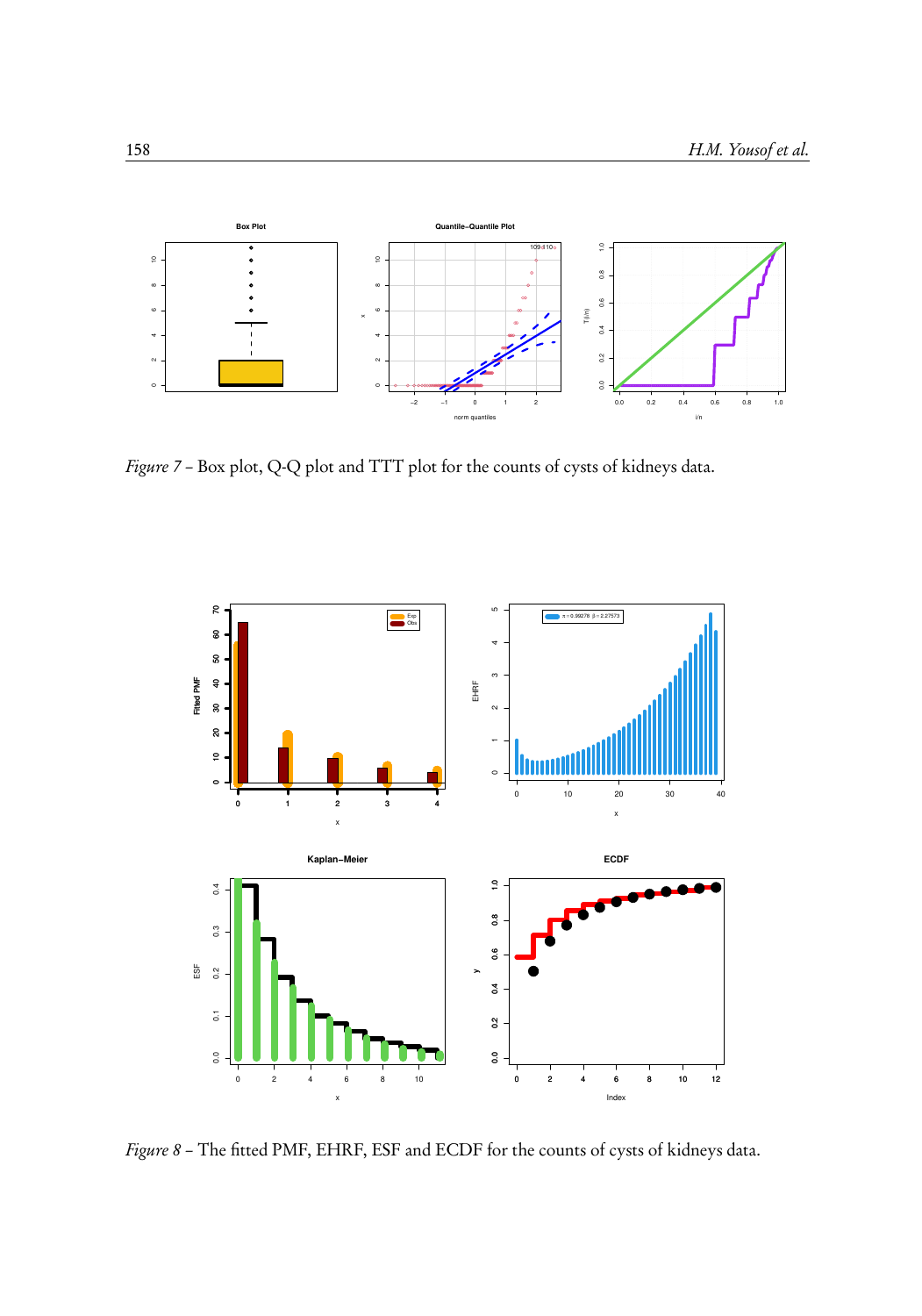Based on Table 10 and Figure 8, the DGBH provides the best fits against all competitive models with  $P_{[V]} = 0.322$ . For  $\hat{\pi} = 0.993$  and  $\hat{\beta} = 2.276$ , we have  $\mathbb{E}(Z) = 2.647$ ,  $\mathbb{V}(Z) = 6.784$ ,  $\mathbb{S}(Z) = 2.192$ ,  $\mathbb{K}(Z) = 8.318$  and  $\mathbb{D}(Z) = 2.563 > 1$ .

#### 8. CONCLUSIONS

A new discrete distribution which includes the discrete Burr-Hatke distribution is defined and studied. The probability mass function of the new model can be "right skewed" with different shapes, bimodal and "uniformed". The hazard rate function of the new model can be "monotonically decreasing", "upside down", "monotonically increasing", "upside down increasing", and "upside down-constant-increasing". Relevant statistical properties, such as the probability generating function, ordinary moments, index of dispersion and order statistics are derived. Based on a numerical analysis for the mean, variance, skewness, kurtosis and the index of dispersion of the discrete extended Burr-Hatke (DGBH) and discrete Burr-Hatke (DBH) distributions, it is noted that the mean of the DGBH distribution increases as the parameter  $\pi$  increases. The skewness of the DGBH distribution is positive and can range in the interval  $(2.0 \times 10^{-4}, 158220.3)$  whereas the skewness of the DBH distribution can only range in the interval (3.208,106.612), the spread for kurtosis of the DGBH distribution ranges from 1 to  $\approx \infty$ , whereas kurtosis of the DBH distribution ranges from 17.94759 to 20159.06. The index of dispersion of the DGBH distribution belongs to the interval (0.5,80680.57). So, the index of dispersion of the DGBH distribution can be in (0,1) or be greater than 1. Thus, the new DGBH distribution could be useful in modeling "under-dispersed" or "over-dispersed" count data, whereas index of dispersion of the DBH distribution can onlyrange in the interval (1,2424.225). We presented certain characterizations of the DGBH distribution. These characterizations are based on:  $(i)$  the conditional expectation of certain function of the  $RV$  and  $(ii)$  in terms of the hazard rate function. Bayesian (under the squared error loss function) and non-Bayesian estimation methods (maximum likelihood estimation, ordinary least squares and weighted least squares) are considered. Numerical simulations for comparing Bayesian and non-Bayesian estimation methods are performed. Moreover, the DGBH model is applied for modeling the carious teeth data and counts of cysts of kidneys data. The DGBH model provides the best fits against many well-known competitive models. We hope that the new distribution will attract wider applications in reliability, engineering and other areas of research.

#### **ACKNOWLEDGEMENTS**

The authors would like to thank the reviewer for the thorough comments on the manuscript, improving it in several aspects.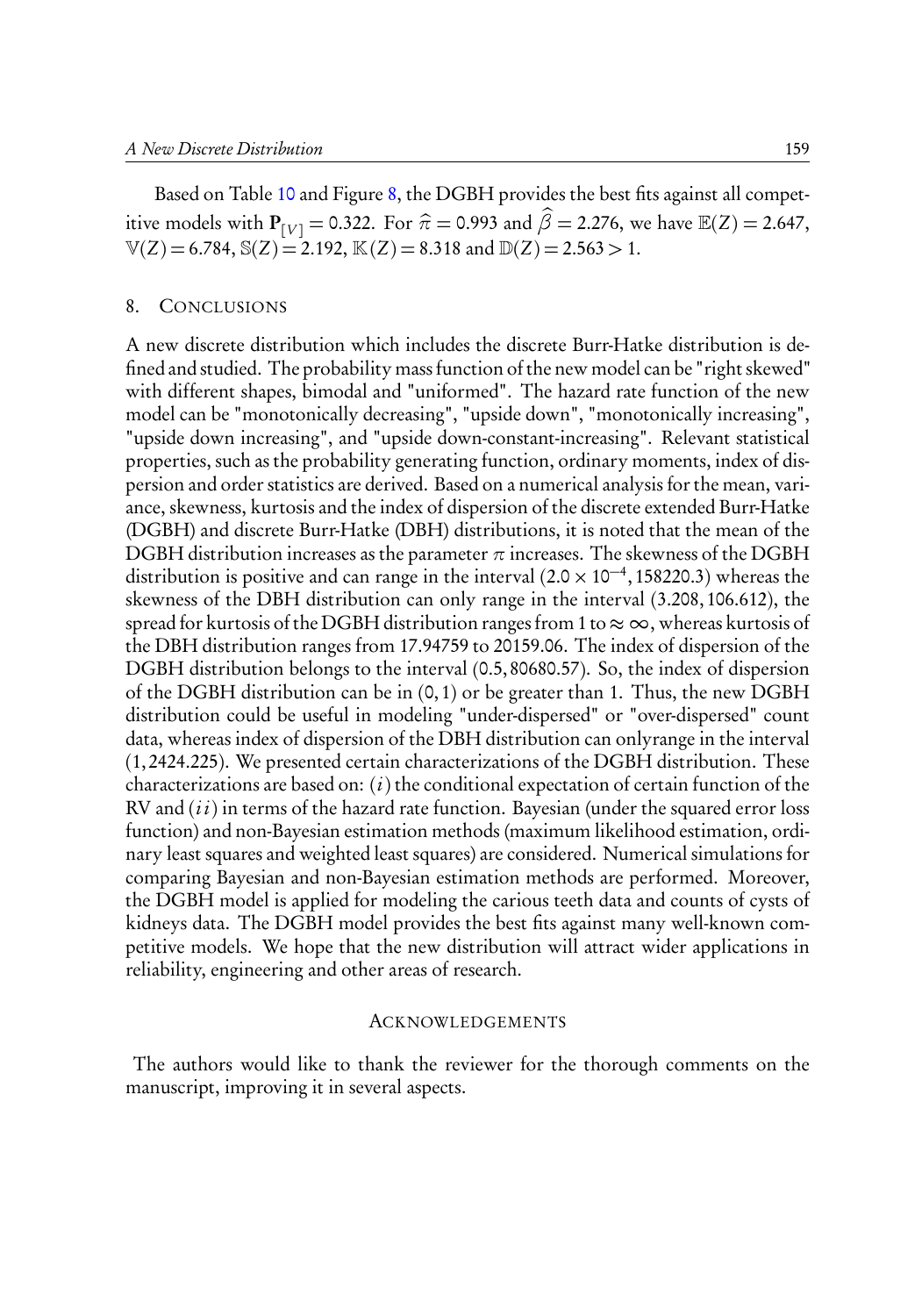#### **REFERENCES**

- M. ABORAYA, H. YOUSOF, G. HAMEDANI, M. IBRAHIM (2020). A new family of discrete distributions with mathematical properties, characterizations, Bayesian and non-Bayesian estimation methods. Mathematics, 8, no. 10.
- L. CAI (2010). Metropolis-Hastings Robbins-Monro algorithm for confirmatory item factor analysis. Journal of Educational and Behavioral Statistics, 35, no. 3, pp. 307–335.
- G. CASELLA, R. BERGER (1990). Statistical Inference. Brooks/Cole Publishing Company, California.
- S. CHAN, P. RILEY, K. PRICE, F. MCELDUFF, P. WINYARD (2009). Corticosteroidinduced kidney dysmorphogenesis is associated with deregulated expression of known cystogenic molecules, as well as Indian hedgehog. American Journal of Physiology: Renal Physiology, 298, pp. 346–356.
- M. CHAO (1970). The asymptotic behavior of Bayes' estimators. The Annals of Mathematical Statistics, 41, no. 2, pp. 601–608.
- S. CHIB, E. GREENBERG (1995). Understanding the Metropolis-Hastings algorithm. The American Statistician, 49, no. 4, pp. 327–335.
- M. EL-MORSHEDY, M. ELIWA, E. ALTUN (2020a). Discrete Burr-Hatke distribution with properties. IEEE Access, 8, pp. 74359–74370.
- M. EL-MORSHEDY, M. ELIWA, H. NAGY (2020b). A new two-parameter exponentiated discrete Lindley distribution: Properties, estimation and applications. Journal of Applied Statistics, 47, pp. 354–375.
- E. GOMEZ-DÉNIZ (2010). Another generalization of the geometric distribution. TEST, 19, pp. 399–415.
- E. GOMEZ-DÉNIZ, E. CALDERN-OJEDA (2011). The discrete Lindley distribution: Properties and applications. Journal of Statistical Computation and Simulation, 81, pp. 1405–1416.
- T. HUSSAIN, M. AHMAD (2014). Discrete inverse Rayleigh distribution. Pakistan Journal of Statistics, 30, pp. 203–222.
- T. HUSSAIN, M. ASLAM, M. AHMAD (2016). Two parameter discrete Lindley distribution. Revista Colombiana de Estadística, 39, pp. 45–61.
- I. IBRAGIMOV (1962). Some limit theorems for stationary processes. Theory of Probability & Its Applications, 7, no. 4, pp. 349–382.
- A. JAZI, D. LAI, H. ALAMATSAZ (2010). Inverse Weibull distribution and estimation of its parameters. Statistical Methodology, 7, pp. 121–132.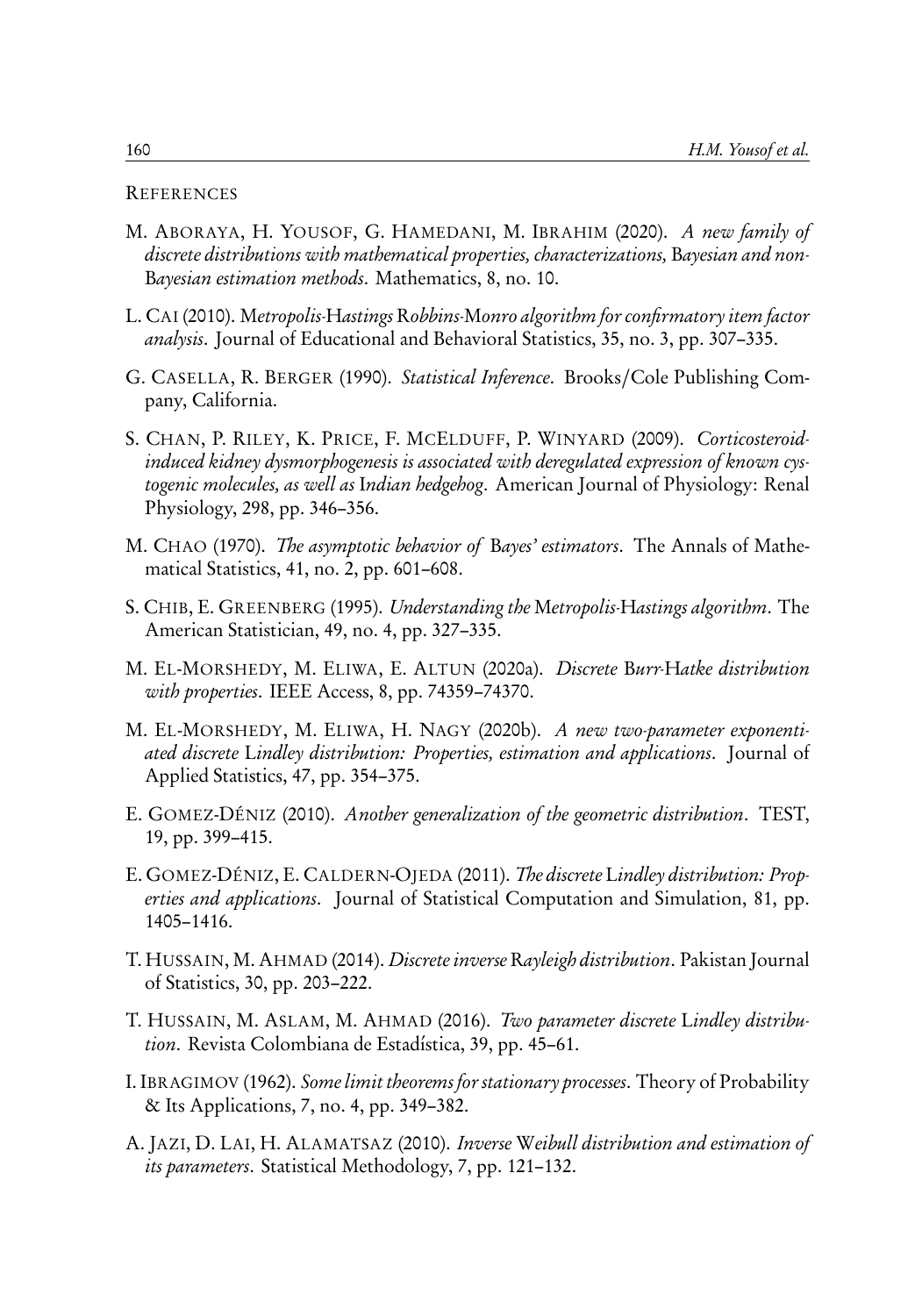- A. KEMP (2008). The discrete half-normal distribution. Advances in mathematical and statistical modeling, Birkhauser, Basel, pp. 353–365.
- M. KORKMAZ, H. YOUSOF, M. RASEKHI, G. HAMEDANI (2018). The odd Lindley Burr XII model: Bayesian analysis, classical inference and characterizations. Journal of Data Science, 16, no. 2, pp. 327–353.
- H. KRISHNA, P. PUNDIR (2009). *Discrete Burr and discrete Pareto distributions*. Statistical Methodology, 6, no. 2, pp. 177–188.
- C. KUMAR, Y. TRIPATHI, M. RASTOGI (2017). On a discrete analogue of linear failure rate distribution. American journal of mathematical and management sciences, 36, no. 3, pp. 229–246.
- A. MANIU, V. VODA (2008). Generalized Burr-Hatke equation as generator of a homogaphic failure rate. Journal of applied quantitative methods, 3, pp. 215–222.
- T. NAKAGAWA, S. OSAKI (1975). The discrete Weibull distribution. IEEE Transactions on Reliability, 24, no. 5, pp. 300–301.
- V. NEKOUKHOU, M. ALAMATSAZ, H. BIDRAM (2013). Discrete generalized exponential distribution of a second type. Statistics, 47, no. 4, pp. 876–887.
- B. PARA, T. JAN (2016a). Discrete version of log-logistic distribution and its applications in genetics. International Journal of Modern Mathematical Sciences, 14, pp. 407–422.
- B. PARA, T. JAN (2016b). On discrete three-parameter Burr type XII and discrete Lomax distributions and their applications to model count data from medical science. Biometrics & Biostatistics International Journal, 4, pp. 1–15.
- D. ROY (2004). *Discrete Rayleigh distribution*. IEEE Transactions on Reliability, 53, pp. 255–260.
- M. SANKARAN (1970). The discrete Poisson-Lindley distribution. Biometrics, 26, no. 1, pp. 145–149.
- F. STEUTEL, K. VAN HARN (2004). Infinite Divisibility of Probability Distributions on the Real Line. Marcel Dekker, New York, NY, USA.
- H. YOUSOF, E. ALTUN, T. RAMIRES, M. ALIZADEH, M. RASEKHI (2018). A new family of distributions with properties, regression models and applications. Journal of Statistics and Management Systems, 21, no. 1, pp. 163–188.